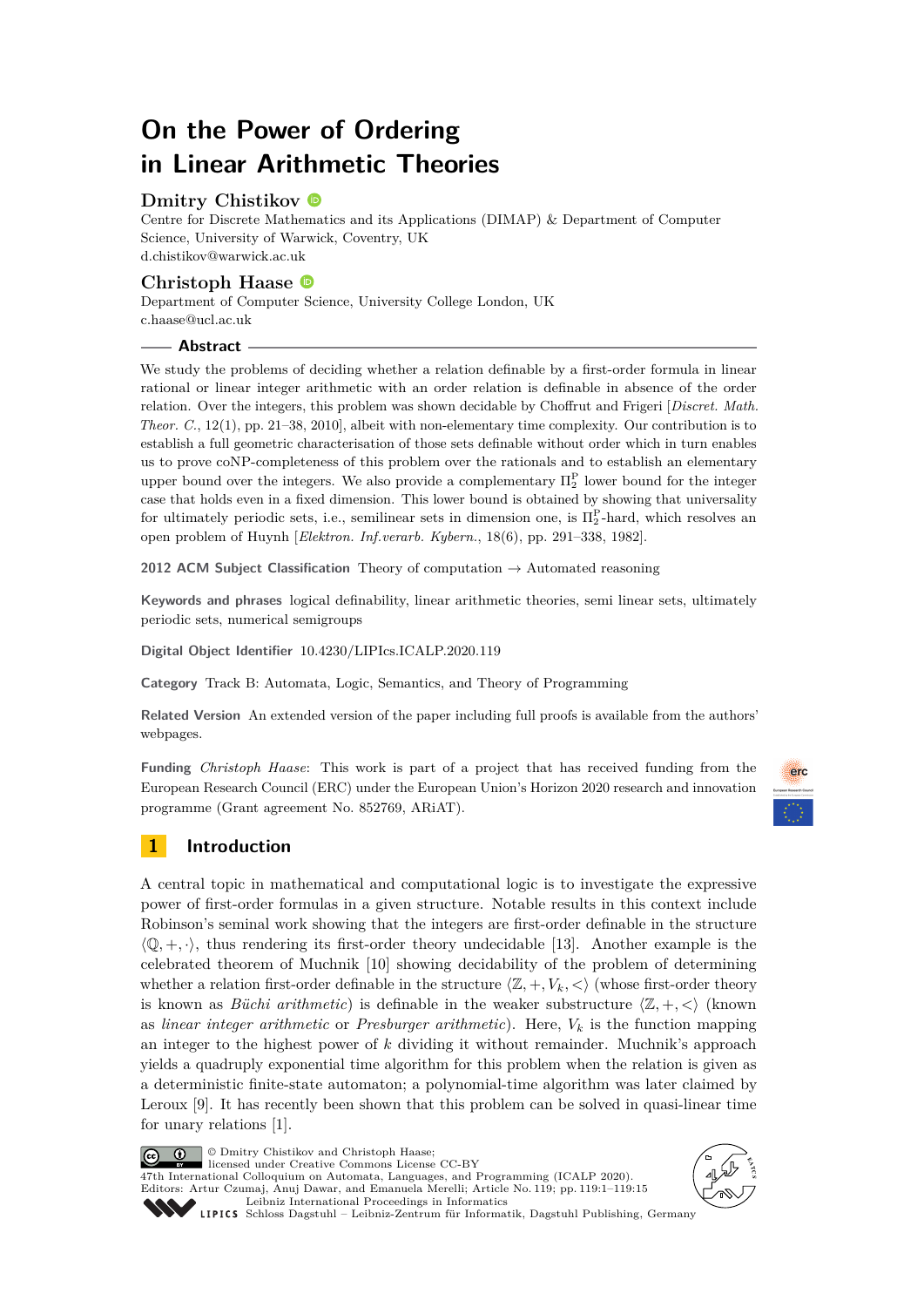#### **119:2 On the Power of Ordering in Linear Arithmetic Theories**

In this paper, we investigate the computational complexity of the *weak definability problem*, which is the problem of deciding whether a relation first-order definable in the structures  $\langle \mathbb{Q}, +, \langle \rangle$  or  $\langle \mathbb{Z}, +, \langle \rangle$  is definable in its weak counterpart, which is obtained from replacing the order relation with the equality relation. It follows from elementary model-theoretic arguments that such *weak linear arithmetic theories* are strictly less expressive compared to their counterparts that include the order relation, since  $h(x) := -x$  is an automorphism in structures without order but fails to be one in the presence of the order relation. For Presburger arithmetic, the weak definability problem was shown decidable by Choffrut and Frigeri, albeit with non-elementary time complexity [\[5\]](#page-14-4). To the best of the authors' knowledge, no decidability results on weak definability for the structure  $\langle \mathbb{Q}, +, \langle \rangle$  are known. Following [\[5\]](#page-14-4), *weak Presburger arithmetic* (alternatively *weak linear integer arithmetic)* refers to the first-order theory of  $\langle \mathbb{Z}, +, = \rangle$  whereas *weak linear rational arithmetic* refers to the theory of  $\langle \mathbb{Q}, +, = \rangle$ .

The main contribution of this paper is to significantly improve existing algorithmic upper bounds for the weak definability problem by establishing elementary upper bounds over both  $\mathbb Q$  and  $\mathbb Z$ : we show that weak definability is in coNP for rational linear arithmetic, and decidable in elementary time for Presburger arithmetic. To this end, we develop geometric criteria that precisely characterize when a relation is definable without order. We also establish complementary lower bounds. While a matching coNP lower bound in the rational case is easy to obtain, we furthermore establish a  $\Pi_2^{\mathsf{P}}$  lower bound for the weak definability problem for Presburger arithmetic that holds even in a fixed dimension. This lower bound is obtained by establishing  $\Pi_2^{\text{P}}$ -completeness of the universality problem for ultimately periodic sets, i.e., semi-linear sets in dimension one. This positively answers one of the longeststanding open problems in the theory of semi-linear sets posed by Huynh in 1982 [\[8\]](#page-14-5), who asked whether the universality problem for semi-linear sets in dimension one is  $\Pi_2^{\text{P}}$ -complete. Our lower bound moreover strengthens previously known  $\Pi_2^{\text{P}}$  lower bounds for the inclusion problems for linear sets which have only been obtained in recent years, see [\[4,](#page-14-6) Thm. 12] and [\[16\]](#page-14-7).

# **2 The weak definability problem**

Everywhere in this paper, we denote by  $\mathbb{Q}, \mathbb{Z}, \mathbb{N}$  and  $\mathbb{N}_+$  the rational numbers, integers, natural numbers including zero and the positive integers, respectively. Given  $a, b \in \mathbb{Z}$ , we write  $[a, b]$  for  $\{a, a+1, \ldots, b\}$  and  $[a]$  as a shortcut for  $[1, a]$ . Throughout this paper, numbers are assumed to be encoded in binary.

**Linear arithmetic theories.** Quantifier-free formulas  $\psi$  of the linear arithmetic theories we consider in this paper are obtained as Boolean combinations of linear constraints of the form  $a_1 \cdot x_1 + \cdots + a_n \cdot x_n \sim b$ , where all  $a_i$  and b are integer constants, the  $x_i$  are first-order variables, and ∼ is a relation symbol *<* or =. If *ψ* only contains equality symbols it is a formula of a weak linear arithmetic theory, in which case we call  $\psi$  weak. We can always without loss of generality assume that  $\psi$  is in negation normal form, and if  $\psi$  is not weak, we can furthermore assume that  $\psi$  is negation-free. Formulas  $\Phi$  of linear arithmetic theories additionally allow for quantification over first-order variables and are of the form  $Q_1x_1 \cdots Q_nx_n \psi$ , where each  $Q_i$  is  $\exists$  or  $\forall$ , and  $\psi$  is a quantifier-free formula. We write  $\|\Phi\|$ to denote the maximum of two and the maximum of the absolute values of all constants occurring in  $\Phi$ , and  $|\Phi|$  to denote the length of  $\Phi$  which is the number of symbols required to write down Φ.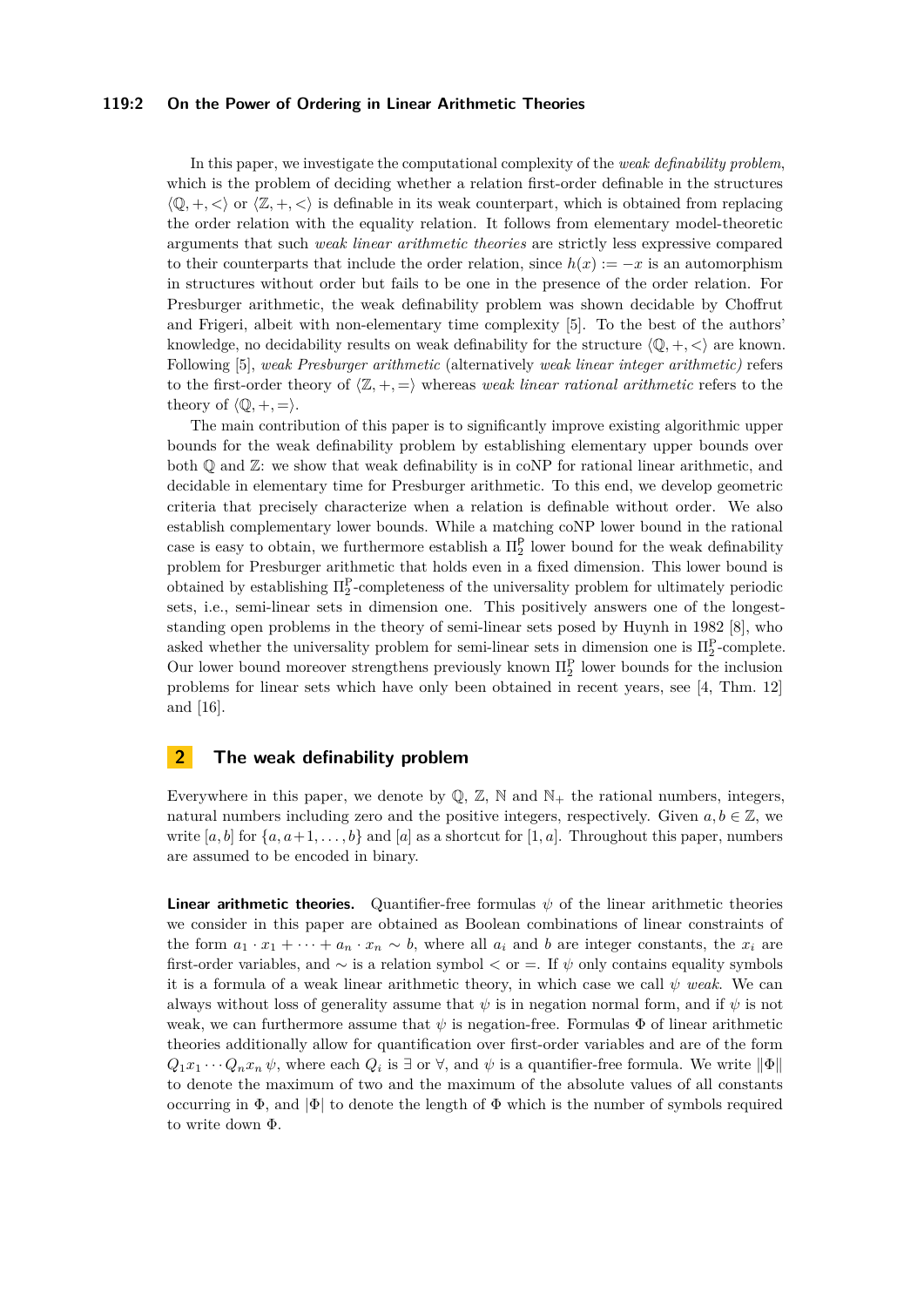The semantics of such formulas is given with respect to the structures of linear rational arithmetic  $\langle \mathbb{Q}, +, \langle \rangle$  and linear integer arithmetic  $\langle \mathbb{Z}, +, \langle \rangle$ . We call  $\Phi$  weak whenever  $\psi$ is weak. Let  $x_1, \ldots, x_n$  be the free variables of  $\Phi$ , and let  $\mathbb{D} \subset \mathbb{Q}$ ; often  $\mathbb{D}$  will be  $\mathbb{Q}$  or  $\mathbb{Z}$ . We write  $[\![\Phi]\!]_D \subseteq \mathbb{D}^n$  for the set of all variable assignments making  $\Phi$  a true sentence in the set structure  $\langle \mathbb{D}, +, \langle \cdot \rangle$ . We may drop the subscript  $\mathbb{D}$  when  $\mathbb{D}$  is clear from the context.

**Definable relations and weak definability.** Fix  $\mathbb{D}$  to be either Q or Z. A relation  $R \subseteq \mathbb{D}^n$ is called D-definable whenever there is a linear arithmetic formula  $\Phi(x_1, \ldots, x_n)$  such that  $(m_1, \ldots, m_n) \in R$  if and only if  $(m_1, \ldots, m_n) \in [\![\Phi]\!]$ . In particular, we call R weakly D*-definable* if the witnessing formula Φ is weak. The weak definability problem, the main decision problem considered in this paper, asks whether a relation definable by an arbitrary linear arithmetic formula is definable without order: *Given a linear arithmetic formula* Φ*, is the set*  $\Phi_{\mathbb{R}}$  *weakly*  $\mathbb{D}$ *-definable?* 

Obviously, for a relation to be definable without order, it has to also be definable with order. In other words, weak definability, somewhat ironically, is a stronger property than definability.

**Example 1.** Consider  $\Phi(x) := x < 0 \vee x \ge 1$ . It is not difficult to check that  $[\![\Phi]\!]_0$  is not weakly Q-definable. However,  $[\![\Phi]\!]_Z$  is weakly Z-definable by  $\Phi'(x) := \neg(x = 0)$ , demonstrating<br>that weak  $\mathbb{Z}$  definability dasa not imply weak  $\mathbb{Q}$  definability. Convergely weak  $\mathbb{Q}$  definability that weak Z-definability does not imply weak Q-definability. Conversely, weak Q-definability does not imply weak Z-definability either. Let  $\Phi(x) := \exists y (x > 0 \land x = 2 \cdot y) \lor (x < 0 \land x = 3 \cdot y)$ . Then  $[\![\Phi]\!]_{\mathbb{Z}}$  is not weakly Z-definable, but  $[\![\Phi]\!]_{\mathbb{Q}}$  is weakly Q-definable via the same  $\Phi'(x)$  as above.

When studying the complexity of weak definability problems, it makes sense to restrict the input formulas we consider. On the one hand, due to quantifier elimination (Fourier-Motzkin and Presburger's quantifier elimination procedures, respectively), quantifier-free formulas of linear rational arithmetic can define all sets definable in linear rational arithmetic, and existential formulas those in linear integer arithmetic. On the other hand, satisfiability can be reduced to deciding weak definability, meaning that if we allow arbitrary formulas as input, deciding weak definability is at least as hard as deciding linear rational and integer arithmetic, respectively. This does, however, blur the inherent complexity of deciding weak definability. For these reasons, we restrict formulas in instances of the weak definability problem to the most restricted fragments that are still expressively complete:

- **Weak** Q**-definability:** Given a *quantifier-free* formula Φ of linear arithmetic, decide whether  $\llbracket \Phi \rrbracket$ <sup>o</sup> is weakly Q-definable.
- **Weak** Z**-definability:** Given an *existential* quantifier-free formula Φ of linear arithmetic, decide whether  $\llbracket \Phi \rrbracket_{\mathbb{Z}}$  is weakly  $\mathbb{Z}\text{-definable}.^1$  $\mathbb{Z}\text{-definable}.^1$

By establishing an analogue of semilinear sets characterizing sets definable in weak integer arithmetic, Choffrut and Frigeri [\[5\]](#page-14-4) have shown that weak Z-definability is decidable. As the main result of the present paper, we show that deciding weak Q-definability is coNP-complete, and deciding weak  $\mathbb{Z}$ -definability is elementary and  $\Pi^{\mathsf{P}}_2$ -hard.

<span id="page-2-0"></span><sup>&</sup>lt;sup>1</sup> One could alternatively take quantifier-free formulas with additional divisibility predicates  $c \cdot | \cdot$  for every  $c \in \mathbb{N}_+$ .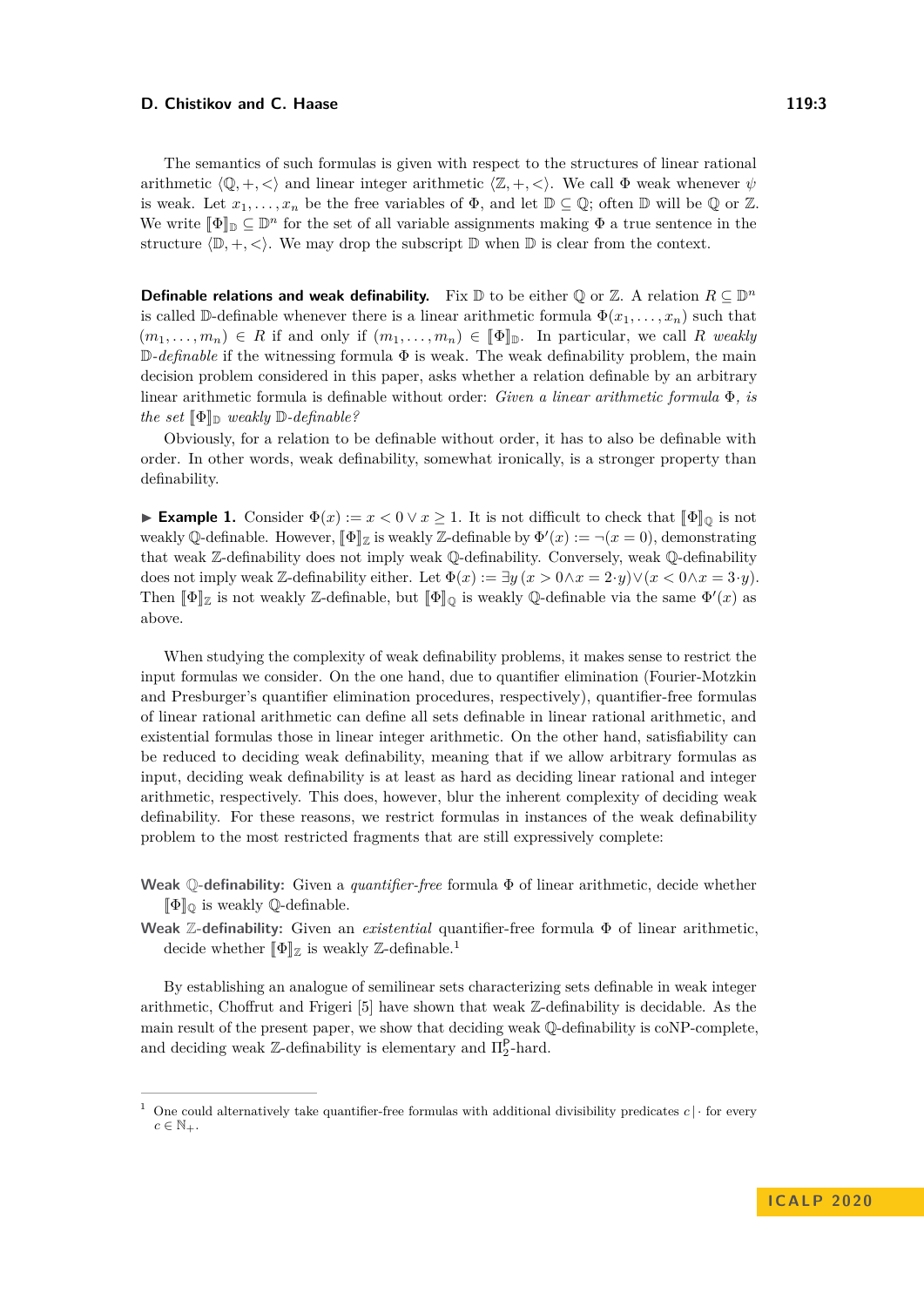#### **119:4 On the Power of Ordering in Linear Arithmetic Theories**

# **3 Preliminaries**

**Linear algebra.** We denote by  $e_i$  the *i*-th unit vector in any dimension. For  $v = (v_1, \ldots, v_d) \in$  $\mathbb{Z}^d$ , we denote  $\|\mathbf{v}\| := \max\{2, \max_{1 \le i \le d} |v_i|\}$ , and for  $V \subseteq \mathbb{Q}^d$  we set  $\|V\| := \max_{\mathbf{v} \in V} \|\mathbf{v}\|$ . Likewise, for a matrix  $A$ ,  $||A||$  is defined as the maximum over  $||v||$  for every column vector *v* of *A*. We sometimes treat finite sets  $V \subseteq \mathbb{Q}^m$  with *n* elements as  $m \times n$  matrices (e.g., by ordering the vectors in *V* lexicographically), which we denote by *V*. Given  $A, B \subseteq \mathbb{Q}^d$ , the Minkowski sum of *A* and *B* is defined as  $A + B := \{a + b : a \in A, b \in B\}$ . If *A* or *B* is a singletons, we omit set brackets and write, e.g.,  $a + B$  instead of  $\{a\} + B$ . Analogously, we define  $A \cdot B := \{a \cdot b : a \in A, b \in B\}$ . We write  $A \triangle B$  for the symmetric difference of A and *B*, i.e.,  $A \triangle B := (A \setminus B) \cup (B \setminus A)$ .

A set  $A \subseteq \mathbb{Q}^d$  is an *affine subspace* if  $A = a + V$  for some  $a \in \mathbb{Q}^d$  and a linear subspace *V* ⊆  $\mathbb{Q}^d$ . Affine subspaces are sometimes called flats. The affine hull of any set *V* ⊆  $\mathbb{Q}^d$  is the smallest affine subspace containing *V* and is equal to

aff 
$$
V := \left\{ \sum_{i=1}^{n} \lambda_i \cdot \mathbf{v}_i : n \in \mathbb{N}, \mathbf{v}_i \in V, \lambda_i \in \mathbb{Q}, i \in [n], \sum_{i=1}^{n} \lambda_i = 1 \right\}.
$$

The *dimension* of an affine subspace *A*, denoted dim *A*, is defined as the dimension of the associated linear space  $A_0$  such that  $A = v + A_0$  for some  $v \in \mathbb{Q}^d$ . It is standard that this is well-defined. If affine subspaces  $A_1, A_2$  are such that  $A_1 \subseteq A_2$ , then dim  $A_1 \le \dim A_2$  (and moreover  $A_1 = A_2$  iff dim  $A_1 = \dim A_2$ .

A set *S* in  $\mathbb{Q}^d$  (resp.  $\mathbb{Z}^d$ ) *is vanishing (is zero, has measure zero) with respect to an affine subspace*  $A \subseteq \mathbb{Q}^d$  if the set *S* is contained in a finite union of affine subpaces of *A* of dimension strictly less than *A*. Note that  $S \subseteq A$  for any such *S*. For example, all finite subsets of  $\mathbb{Q}^d$ have measure zero with respect to  $\mathbb{Q}^d$  unless  $d = 0$ . If we do not specify the affine subspace *A* explicitly,  $A = \mathbb{Q}^d$  is implicitly assumed.

**The geometry of linear arithmetic.** We recall some definitions and results from the literature on the geometry of solutions to systems of linear constraints.

It is well known that the set of solutions of a system of linear equations  $B \cdot x = c$  over the rationals is an affine subspace. Conversely, every affine subspace of  $\mathbb{Q}^d$  is the set of solutions to a system of (linearly independent) equations with integer coefficients. For a representation  $A = \{x \in \mathbb{Q}^d : B \cdot x = c\}$ , we write  $||A||$  to denote max $\{||B||, ||c||\}$ , when *B* and *c* are determined by the context.

The Minkowski–Weyl theorem states that the set of points in a rational polyhedron  $\mathbf{A} \cdot \mathbf{x} > \mathbf{b}$  can be represented as the sum of a bounded polytope and a convex cone, and vice versa. Given a finite set of vectors  $V = {\mathbf{v}_1, \ldots, \mathbf{v}_n} \subseteq \mathbb{Q}^d$ , we define

$$
\operatorname{conv} V := \left\{ \sum_{i=1}^{n} \lambda_i \cdot \mathbf{v}_i : \sum_{i=1}^{n} \lambda_i = 1, \ \lambda_i \in \mathbb{Q}_{\geq 0}, \ i \in [n] \right\} \text{ and}
$$

$$
\operatorname{cone} V := \left\{ \sum_{i=1}^{n} \lambda_i \cdot \mathbf{v}_i : \lambda_i \in \mathbb{Q}_{\geq 0}, \ i \in [n] \right\},
$$

the *convex hull* of *V* and the *convex cone* generated by *V* , respectively. It follows that sets in  $\mathbb{O}^d$  definable in linear rational arithmetic can be obtained as finite unions of sets of the form  $(\text{conv } B + \text{cone } P) \setminus A$ , where *A* is a finite union of affine subspaces of  $\mathbb{Q}^d$ .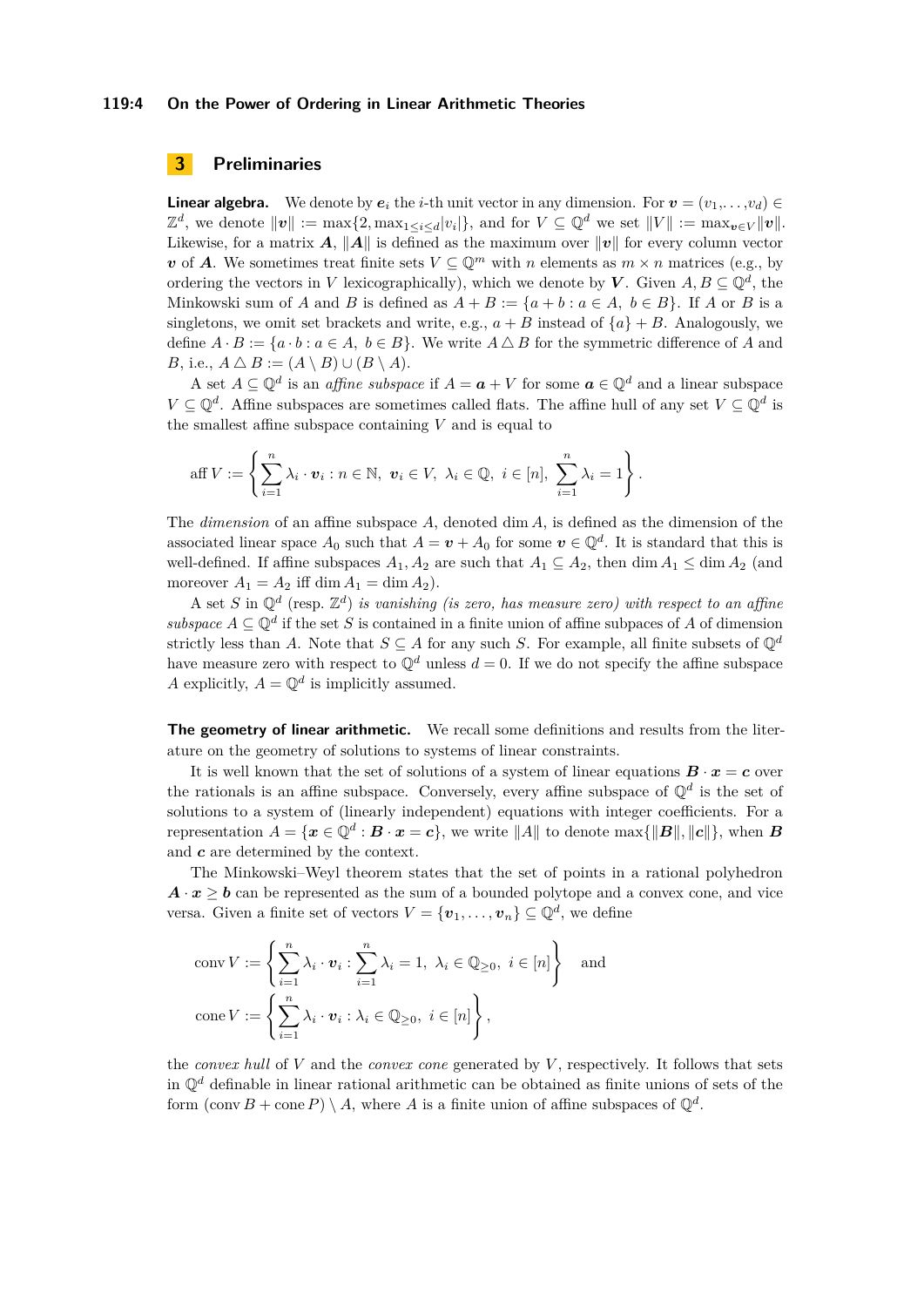An effective version of the Minkowski–Weyl theorem over Q states that the two representations (as the intersection of half-spaces and as conv  $F +$  cone  $G$  for finite sets  $F, G$  of generators) can be translated from one to another with a single exponential blowup (see, e.g., [\[15,](#page-14-8) Chapter 10]).

In the discrete setting, semilinear sets [\[11\]](#page-14-9) characterize the sets of integer vectors definable in linear integer arithmetic [\[6\]](#page-14-10). For technical purposes, we give a slightly more generic definition. Let  $\mathbf{b} \in \mathbb{Z}^d$  and  $P = \{p_1, \ldots, p_n\} \subseteq \mathbb{Z}^d$ , we call  $(\mathbf{b}, P)$  a *generator tuple* with *base b* and *periods P*. Fix  $\mathbb{D}$  to be some subset of  $\mathbb{Q}^d$ , then the  $\mathbb{D}$ -linear set  $L_{\mathbb{D}}(\mathbf{b}, P)$  generated by the tuple  $(b, P)$  is defined as

$$
L_{\mathbb{D}}(\boldsymbol{b},P)=\boldsymbol{b}+\mathbb{D}\cdot\boldsymbol{p}_1+\cdots+\mathbb{D}\cdot\boldsymbol{p}_n.
$$

Thus, N-linear sets recover standard linear sets [\[11\]](#page-14-9) as defined in the literature. Given a set  $M \subseteq \mathbb{Z}^d$ , we say that *M* is  $\mathbb{D}$ *-linear* if there is a generator tuple  $(\boldsymbol{b}, P)$  such that  $M = L_{\mathbb{D}}(\boldsymbol{b}, P)$ . Clearly, N-linear sets contain all Z-linear sets, since  $L_{\mathbb{Z}}(\mathbf{b}, P) = L_{\mathbb{N}}(\mathbf{b}, P \cup -P)$ , but the converse does not hold: it is easy to prove that  $\mathbb N$  is  $\mathbb N$ -linear but not  $\mathbb Z$ -linear.

We say that *M* is a *hybrid* D*-linear set* if it is a union of the form

$$
L_{\mathbb D}(B,P)=\bigcup_{{\boldsymbol b}\in B}L_{\mathbb D}({\boldsymbol b},P)
$$

where both sets  $B, P \subseteq \mathbb{Z}^d$  are finite. A D-linear or hybrid D-linear set, as defined above, is *k*-dimensional if the linear span of the set *P* has dimension *k*; it is *full-dimensional* if  $k = d$ . One may think of *k*-dimensional Z-linear sets as of shifted lattices (or cosets of lattices) inside *k*-dimensional affine subspaces.

We say that *M* is D*-semilinear* if it is a finite union of D-linear sets. We call a semilinear set *proper* if all sets of period vectors of those linear sets are linearly independent.

Hybrid N-linear sets (often just *hybrid linear sets* for short) are discrete analogues of convex polyhedra; they are exactly sets of integer solutions to systems of linear inequalities  $A \cdot x \geq c$  [\[17,](#page-14-11) [2\]](#page-13-1), which implies that sets definable in linear integer arithmetic are Nsemilinear  $[6]$ . Similarly, integer solutions of systems of linear equations are  $\mathbb{Z}$ -linear:

<span id="page-4-0"></span>**Proposition 2.** Suppose  $A \cdot x = c$  has a solution in  $\mathbb{Z}^d$ . Then its set of solutions in  $\mathbb{Z}^d$  is a proper  $\mathbb{Z}$ -linear set  $L_{\mathbb{Z}}(\boldsymbol{b}, P)$ , with  $\|\boldsymbol{b}\| \leq 2^{O(d^4 \log d)} \cdot \|\boldsymbol{A}\|^{O(d^4)} \cdot \|\boldsymbol{c}\|$  and  $\|P\| \leq$  $2^{O(d^4 \log d)} \cdot ||A||^{O(d^4)}$ . Moreover,  $|P| = d - \text{rank } A$  and the vectors in P are fully determined *by*  $\bf{A}$  *(i.e., independent of c).* 

It should be noted, however, that Z-semilinear sets do not fully characterize sets definable in weak linear integer arithmetic. Choffrut and Frigeri [\[5\]](#page-14-4) have shown that  $M \subseteq \mathbb{Z}^d$  is definable in weak linear arithmetic if and only if  $M = \bigcup_{i \in I} S_i \setminus T_i$ , where the  $S_i$  are proper Z-linear sets,  $T_i$  proper Z-semilinear sets, and  $T_i \subseteq S_i$  for all  $i \in I$ .

**Descriptional complexity.** The complexity upper bounds we obtain in this paper rely on bounds on the constants in the generator representation of sets definable in linear arithmetic theories. Given a D-semilinear set  $S \subseteq \mathbb{Z}^d$  in generator representation,  $S = \bigcup_{i \in I} L(B_i, P_i)$ , we define  $||S|| := \max_{i \in I} \max ||B_i \cup P_i||$ .

<span id="page-4-1"></span>**Proposition 3.** Let  $\Phi$  be an existential formula of linear integer arithmetic and  $S = \llbracket \Phi \rrbracket_{\mathbb{Z}}$ . *Then*  $S = \bigcup_{i \in I} L(B_i, P_i)$  *such that*  $\log ||S||, \log |I| \le \text{poly}(|\Phi|)$ *.* 

**Proof.** For a system of linear inequalities  $\mathbf{A} \cdot \mathbf{x} > \mathbf{c}$ , the statement follows, e.g., from [\[17\]](#page-14-11). Moreover, the disjunctive normal form of  $\Phi$  consists of at most  $2^{|\Phi|}$  conjunctions, each of which is a system of linear inequalities, from which the statement follows.

**I C A L P 2 0 2 0**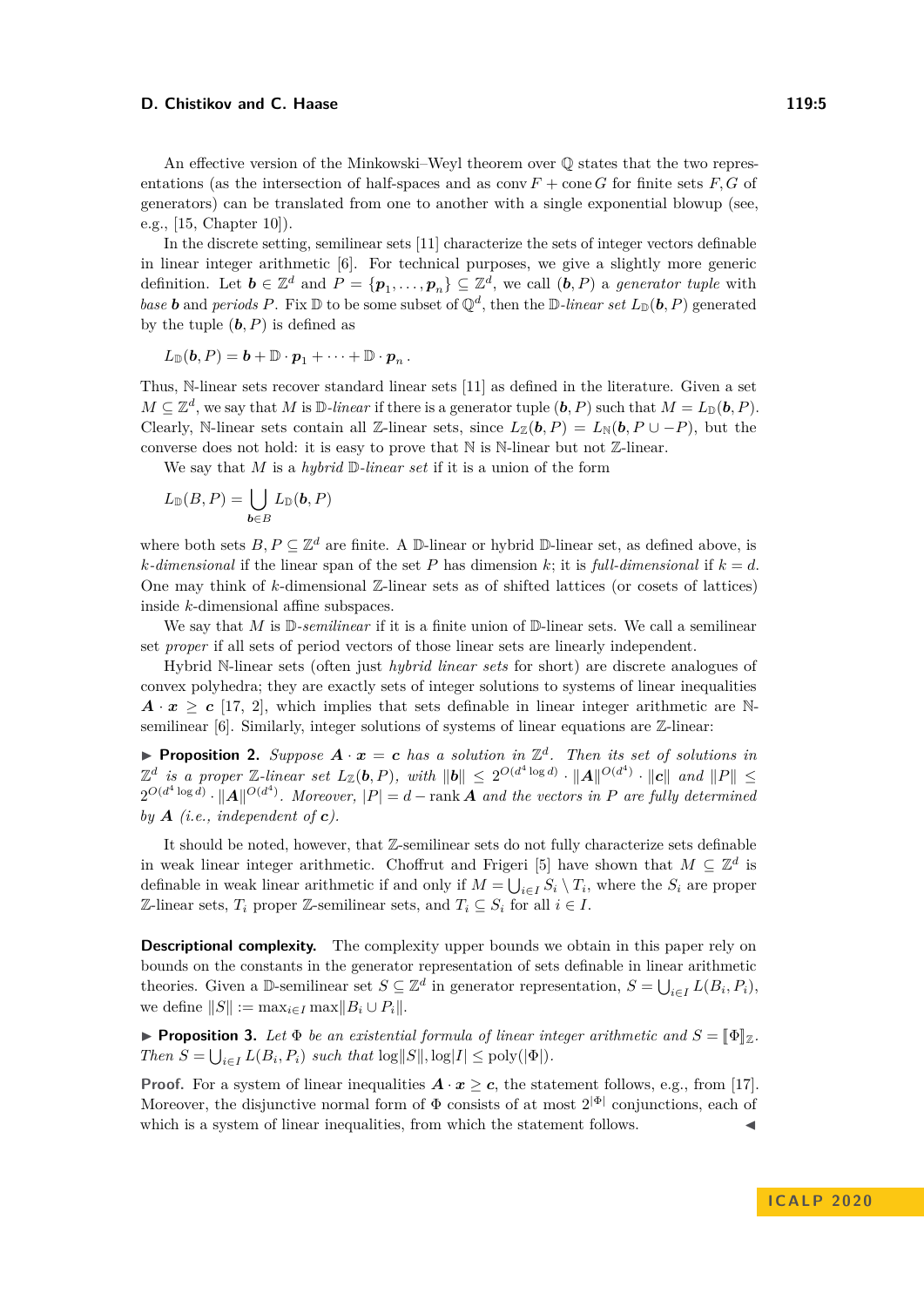## **4 A characterisation of weak** Q**- and** Z**-definability**

We now establish properties that fully characterize when a subset of  $\mathbb{Q}^d$  is weakly  $\mathbb{Q}$ - and weakly Z-definable, respectively.

- ▶ **Definition 4.** *Suppose*  $X \subseteq \mathbb{Q}^d$ *. We say that*  $X$ *:*
- *has* 0–1 property with respect to an affine subspace *A if either*  $X \cap A$  *or*  $A \setminus X$  *is contained*  $\equiv$ *in a finite union of affine subspaces of dimension* dim  $A - 1$ ,
- *has* hierarchical 0–1 property with respect to an affine subspace *A if it has* 0*–*1 *property* L. *with respect to*  $A$ *, where the subspaces of lower dimension are some*  $H_1, \ldots, H_m$ *, and, if*  $\dim A > 1$ , *it has hierarchical* 0–1 *property with respect to each*  $H_i$ ,  $1 \leq i \leq m$ ,
- *has* (hierarchical) 0–1 property *if it has (hierarchical)* 0–1 *property with respect to*  $\mathbb{Q}^d$ ,  $\mathbf{r}$
- *has* global 0–1 property *if, for every affine subspace*  $A \subseteq \mathbb{Q}^d$ *, it has* 0–1 *property with*  $\overline{\phantom{a}}$ *respect to A,*
- *has*  $\ell$ -bounded 0–1 property *if, for every affine subspace*  $A = \{x \in \mathbb{Q}^d : B \cdot x = c\}$  *with*  $||B||, ||c|| < l$ , *it has* 0–1 *property with respect to A.*

The term "0–1 property" refers to the intuition that a (weakly Q-definable) set must either vanish ("zero") or fill almost all the space ("one"). The hierarchical version of the property basically says, "and the same holds recursively for these subspaces of lower dimension."

The following theorem, whose proof is deferred to the full version of the paper, shows how these properties relate to weak Q-definability.

<span id="page-5-0"></span>**► Theorem 5.** For all sets  $X \subseteq \mathbb{Q}^d$  the following statements are equivalent:

- $\blacksquare$  *X is weakly*  $\mathbb{Q}$ -definable,
- *X has hierarchical* 0*–*1 *property,*
- *X has global* 0*–*1 *property, and*  $\blacksquare$
- $\hat{X}$  *has*  $\|\Phi\|$ -bounded 0-1 property, where  $\Phi$  *is a quantifier-free formula of linear rational*  $\bar{\phantom{a}}$ *arithmetic such that*  $X = \llbracket \Phi \rrbracket$ .

► **Example 6.** To illustrate the global version of the property, we demonstrate how from Theorem [5](#page-5-0) we can derive that  $\Phi(x, y) := x \geq 0 \wedge y = 0$  is not weakly Q-definable. Observe that although  $\llbracket \Phi \rrbracket$  satisfies the 0–1 property, it fails the global 0–1 property with  $A = \{(x, 0) :$  $x \in \mathbb{Q}$ . Indeed, both  $\llbracket \Phi \rrbracket \cap A$  and  $A \setminus \llbracket \Phi \rrbracket$  are infinite sets, whereas every affine subspace of *A* of dimension lower than *A*, i.e., of dimension zero, is a single point. As a consequence,  $\llbracket \Phi \rrbracket \cap A$  is not contained in a finite union of such subspaces, and neither is  $A \setminus \llbracket \Phi \rrbracket$ .

In comparison,  $\Psi(x, y) := y = 0$  satisfies the global 0–1 property. We observe, for example, that for  $A = \{(x, 0) : x \in \mathbb{Q}\}\)$  the set  $A \setminus \llbracket \Psi \rrbracket$  is empty and thus contained in a finite union of subspaces of  $A$  of dimension  $0 < \dim A$ .

Note that the  $\ell$ -bounded version of the property will later give a decision procedure for weak Q-definability.

Weakly  $\mathbb Z$ -definable sets do not have to satisfy an immediate analogue of the 0–1 property:  $2 \cdot \mathbb{Z} \subseteq \mathbb{Q}$  is an example of a weakly Z-definable set failing the property. The following definition bridges this gap and requires instead that almost all the space is "tiled" by the set *X* in a periodic manner. Empty tiling (almost all space is empty, i.e., *X* vanishes) and full tiling  $(\mathbb{Z}^d \setminus X$  vanishes in  $\mathbb{Q}^d$ ) are special cases of this.

▶ **Definition 7.** *Suppose*  $X \subseteq \mathbb{Z}^d$ *. We say that*  $X$ *:* 

*has* mosaic property with respect to an affine subspace *A if there exists a hybrid* Z*-linear set*  $F \subseteq A$  *of dimension* dim *A such that*  $(X \cap A) \triangle F$  *is contained in a finite union of affine subspaces inside A of dimension* dim  $A - 1$ ,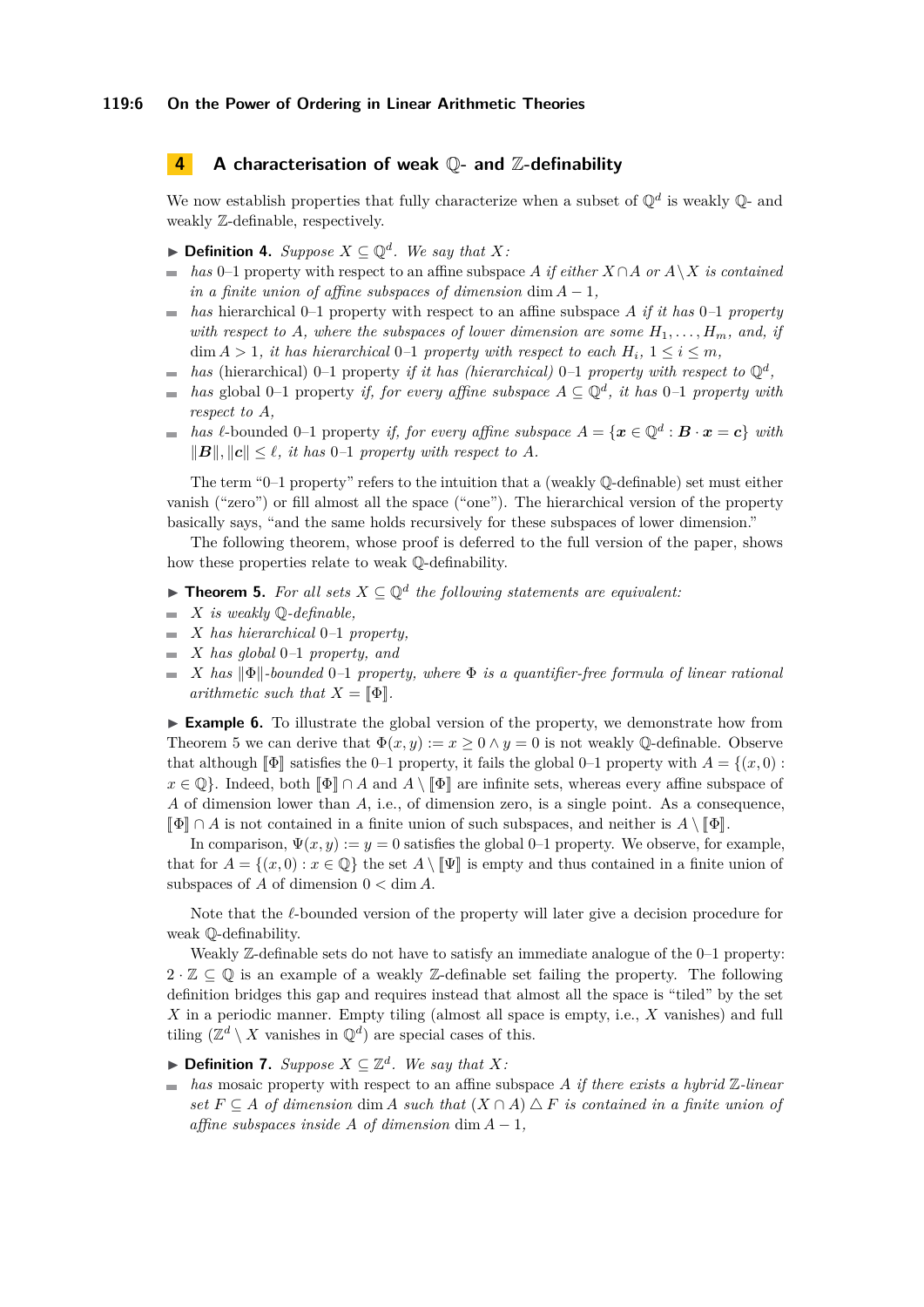- *has* hierarchical mosaic property with respect to an affine subspace *A if it has mosaic* property with respect to A, where the subspaces of lower dimension are some  $H_1, \ldots, H_m$ *and, if* dim  $A > 1$ *, it has hierarchical mosaic property with respect to each*  $H_i$ ,  $1 \leq i \leq m$ *,*
- *has* (hierarchical) mosaic property *if it has (hierarchical) mosaic property with respect to*  $\mathbb{Q}^d,$
- *has* global mosaic property *if, for every affine subspace*  $A \subseteq \mathbb{Q}^d$ , *it has mosaic property with respect to A,*
- *has*  $\ell$ -bounded mosaic property *if, for every affine subspace*  $A = \{x \in \mathbb{Q}^d : B \cdot x = c\}$ *with*  $||B||$ ,  $||c|| \leq \ell$ , *it has mosaic property with respect to A.*

The intuition behind the variants of the mosaic property is the same as for the  $0-1$ property.

► **Example 8.** We show how the sets defined by the following logical formulae over the integers satisfy the hierarchical mosaic property.

- **1.**  $\Phi_1(x, y) := \exists u \exists v \cdot (x = 3u \vee x = 3u + 1) \wedge u = 2v$ . The mosaic property w.r.t.  $\mathbb{O}^2$  holds with  $F = L_{\mathbb{Z}}(\{(0,0), (1,0)\}, \{(3,0), (0,2)\})$ , because  $[\![\Phi_1]\!]_{\mathbb{Z}} = F$ . So the hierarchical mosaic property (w.r.t.  $\mathbb{Q}^2$ ) holds too, with  $m = 0$ .
- **2.**  $\Phi_2(x,y) := (x = 0) \vee (y > 0) \vee (y < 0)$ . The mosaic property w.r.t.  $\mathbb{Q}^2$  holds with  $F = \mathbb{Z}^2 = L_{\mathbb{Z}}(\mathbf{0}, {\{\mathbf{e}_1, \mathbf{e}_2\}})$ , because we can pick an "exceptional" subspace  $H_1 = \{(x, y) \in$  $\mathbb{Q}^2$ : *y* = 0}. Going inside *H*<sub>1</sub>, we notice that  $[\![\Phi_2]\!]_Z$  also has the mosaic property w.r.t.  $H_1$ , because its intersection with  $H_1$  is the singleton  $\{0\}$ , so we can pick  $F' = \emptyset$ and zero-dimensional subspace  $H_{1,1} = \{0\}$ . Therefore,  $[\![\Phi_2]\!]$  g satisfies the hierarchical mosaic property (w.r.t.  $\mathbb{Q}^2$ ).
- **3.**  $\Phi_3(x, y, z) := (y = 0 \land z = 0) \lor (x = 0 \land (\exists t \cdot y = 2t) \land z = 0) \lor (x = 0 \land y = 0 \land (\exists t \cdot z = 3t+1)).$ For the mosaic property w.r.t.  $\mathbb{Q}^3$ , we can pick  $F = \emptyset$  with  $H_1 = \llbracket x = 0 \rrbracket_{\mathbb{Q}}$  and  $H_2 = \llbracket x = 0 \rrbracket_{\mathbb{Q}}$  $[$ *y* = 0 $]$ <sub>Q</sub>. The mosaic property w.r.t. *H*<sub>1</sub> holds with *F*<sub>1</sub> = ∅ and *H*<sub>1,1</sub> =  $[$ *x* = 0 ∧ *z* = 0 $]$ <sub>Q</sub>,  $H_{1,2} = \llbracket x = 0 \land y = 0 \rrbracket$  *Q*. Similarly, the mosaic property w.r.t. *H*<sub>2</sub> holds with  $F_2 = \emptyset$ and  $H_{2,1} = [y = 0 \land z = 0]_{\mathbb{Q}}, H_{2,2} = H_{1,2}.$  We leave it as an exercise to the reader to check that  $[\![\Phi_3]\!]_Z$  has the mosaic property with respect to each of  $H_{1,1}$ ,  $H_{1,2}$ , and  $H_{2,1}$ . In conclusion,  $[\![\Phi_3]\!]_{\mathbb{Z}}$  has the hierarchical mosaic property (w.r.t.  $(\mathbb{Q}^3)$ .

The proof of the following theorem is deferred to the full version of this paper:

<span id="page-6-0"></span>**Find 1.** There exists a function  $f(s, d)$ :  $\mathbb{N} \times \mathbb{N} \to \mathbb{N}$ ,  $f(n, d) = s^{d^{O(d)}}$ , such that for all sets  $X \subseteq \mathbb{Z}^d$  the following statements are equivalent:

- $\blacksquare$  *X is weakly*  $\mathbb{Z}\text{-}definable$ .
- *X has hierarchical mosaic property,*
- *X has global mosaic property, and*
- $\blacksquare$  *X* has  $f(||\Phi||, d)$ -bounded mosaic property, where  $\Phi$  is an existential formula of linear *integer arithmetic such that*  $X = \llbracket \Phi \rrbracket$ .

The function *f* gives an upper bound on the magnitude of coefficients in systems of linear equations that specify relevant affine subspaces. We can see from the theorem that, for fixed dimension *d*, the function *f* is at most polynomial; and in arbitrary dimension, the bit size of required coefficients is at most  $d^{O(d)} \cdot \log \|\Phi\|$ , a single exponential in *d*.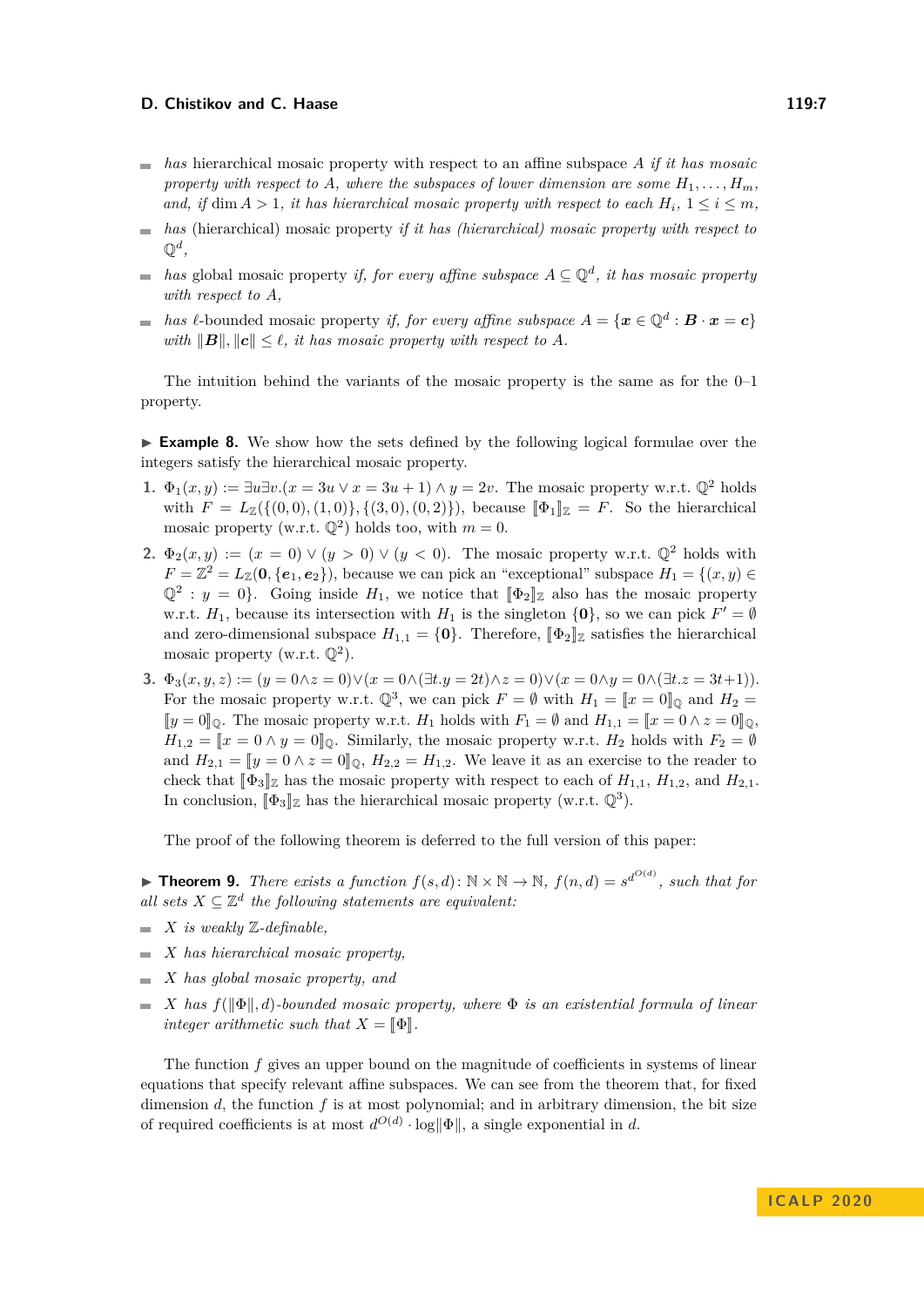# **4.1 More on mosaic property**

We introduce the following problem.

PIECE OF MOSAIC

- **INPUT:** Semilinear set  $S \subseteq \mathbb{Z}^d$  in generator representation, system of equations  $B \cdot x = c$ with integer coefficients defining an affine subspace  $A \subseteq \mathbb{Q}^d$ .
- **OUTPUT:** Hybrid Z-linear set *F* represented as  $F = \bigcup_{j \in J} L_{\mathbb{Z}}(C_j, Q_j)$  and such that, if *S* has mosaic property w.r.t. *A*, then  $(S \triangle F) \cap A$  vanishes w.r.t. *A*.

Note that this is a promise problem: if *S* does *not* satisfy the mosaic property w.r.t. *A*, then no restriction is imposed on *F*.

The intuition for the name of this problem is that an algorithm for it "finds a piece of mosaic", *F*, in the set *S*: if *S* as a whole satisfies the mosaic property (w.r.t. *A*), then  $S \cap A$ should really look like *F* everywhere in *A* (except for maybe lower-dimensional exceptions). But it is also possible that some parts of *S* are unlike *F*, and then *S* does not satisfy the mosaic property (in which case the algorithm may output any hybrid Z-linear set).

Also note that, in the case that *S* satisfies the mosaic property, although the set *F* must be hybrid Z-linear, the algorithm is permitted to output a Z-semilinear representation of it. This is because the bit size and the norm can grow significantly if a hybrid  $\mathbb{Z}$ -linear representation is required. (For example, in dimension one, the set  $\bigcup_{i=1}^{n} L_{\mathbb{Z}}(0, i)$  is hybrid Z-linear, but all its representations as  $L_{\mathbb{Z}}(C, Q)$  have bit size superpolynomial in *n*.)

<span id="page-7-0"></span>**Lemma 10.** Let  $t := (||S|| + ||A||)^{\text{poly}(d)}$ . The following statements hold:

- **1.** *If a semilinear set S satisfies the mosaic property with respect to an affine subspace A, then*
	- **(a)** *the set F in the definition of the property is determined uniquely and*
	- **(b)**  $(S \cap A) \triangle F$  *is contained in a finite collection of affine subspaces of A of dimension* dim *A* − 1 *each, defined by linear equations with integer coefficients of absolute value at most t.*
- **2.** *There is a t-time algorithm that solves the* Piece of Mosaic *problem, which always produces an*  $F = \bigcup_{j \in J} L_{\mathbb{Z}}(C_j, Q_j)$  *such that*  $||C_j||, ||Q_j|| \leq t$ *.*

The proof is given in the full version of this paper.

<span id="page-7-1"></span>**Example 11.** There is an algorithm with running time  $2^{(\|A\|+\|S\|)^{\text{poly}(d)}}$  that, given a *semilinear set*  $S = \bigcup_{i \in I} L(B_i, P_i)$  *and a system of equations*  $\mathbf{B} \cdot \mathbf{x} = \mathbf{c}$  *with integer coefficients defining an affine subspace*  $A \subseteq \mathbb{Q}^d$ , decides whether *S* has the mosaic property with respect *to A.*

<span id="page-7-2"></span>**Proof.** Run the algorithm from Lemma [10\(](#page-7-0)2) to obtain a hybrid Z-linear set F such that  $\|F\| \leq t$  with *t* defined as in the lemma. To check whether *S* has mosaic property, we determine whether  $(S \cap A) \triangle F$  is vanishing. By Proposition [2,](#page-4-0)  $A \cap \mathbb{Z}^d = L(C, Q)$  such that  $||C||, ||Q|| \le ||A||^{\text{poly}(d)}$ . Then from [\[2,](#page-13-1) Thm. 6], we get that  $S \cap A = \bigcup_{k \in K} L(D_k, E_k)$ such that  $||D_k||, ||E_k|| \le (||S|| + ||A||)^{\text{poly}(d)}$ . We compute the semilinear representation M of  $((S \cap A) \setminus F) \cup (F \setminus (S \cap A))$ . It follows the bounds on the description size of (each) set difference [\[2,](#page-13-1) Cor. 22] that  $\log|M|| \leq (||A|| + ||S||)^{\text{poly}(d)}$ . In order to check whether  $(S \cap A) \triangle F$  vanishes w.r.t. to A, it remains to iterate over all hybrid linear sets defining *M* and to check whether the dimension of the affine hull of the period vectors in each set is strictly less than dim *A*. We remark that the upper bound on the running time holds, because  $||A||$  and  $||S||$  are at most exponential in the bit size of the encoding.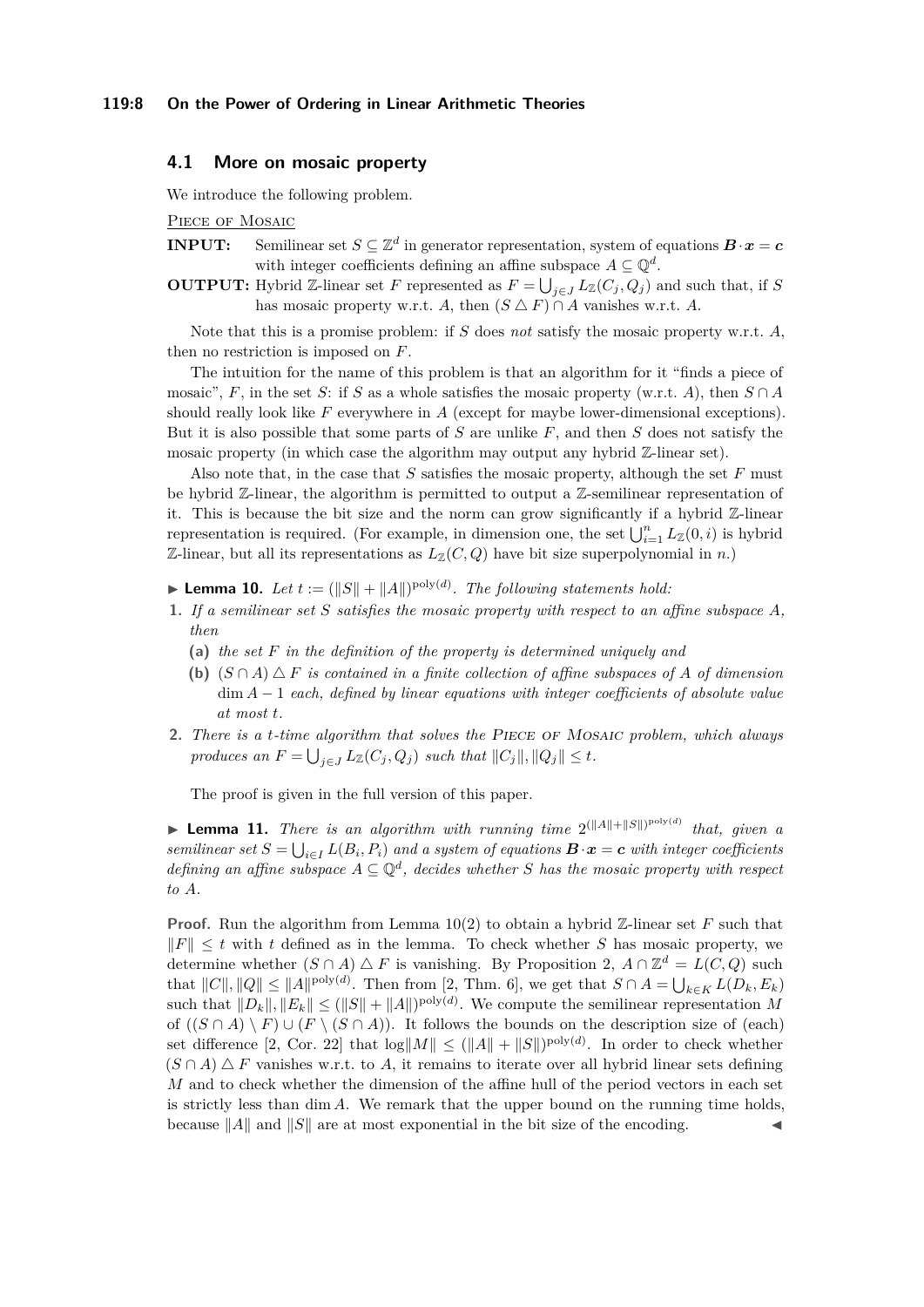**► Lemma 12.** *There is a doubly exponential algorithm that, given*  $\Phi \subseteq \mathbb{Z}^d$ , *decides whether*  $\P\Phi$  has the  $f(\Psi, d)$ -bounded mosaic property, where f is defined as in Theorem [9.](#page-6-0)

**Proof.** It follows from Proposition [3](#page-4-1) that we can compute in time  $2^{poly(|\Phi|)}$  the semilinear representation of  $[\![\Phi]\!]$ . The lemma then follows by an application of Lemma [11;](#page-7-1) note that the running time of the algorithm of that lemma has only a single exponential dependency on  $||S|| + ||A||$ .

# **5 Computational complexity of weak** Q**- and** Z**-definability**

Building upon the results in the previous sections, we now prove the main theorem of this paper.

▶ **Theorem 13.** *The weak* Q-definability problem is coNP-complete, and the weak Z*definability problem is* Π<sup>P</sup> 2 *-hard and can be decided by an algorithm with elementary running time.*

We first outline the upper bounds of this theorem and then the lower bounds. The lower bound for weak Z-definability already holds in a fixed dimension and is obtained from showing that the universality problem for one-dimensional semi-linear sets is  $\Pi_2^{\mathsf{P}}$ -hard. We give the proof of  $\Pi_2^{\mathsf{P}}$ -hardness of this universality problem in a separate Section [6.](#page-9-0)

# **5.1 Upper bounds for deciding weak** Q**- and** Z**-definability**

By Theorem [5,](#page-5-0) a set  $X \subseteq \mathbb{Q}^d$  given by a quantifier-free formula  $\Phi$  of linear rational arithmetic is weakly Q-definable if and only if for every affine subspace *A*, given by a system of linear equations  $\mathbf{A} \cdot \mathbf{x} = \mathbf{c}$  such that  $||\mathbf{A}||, ||\mathbf{c}|| \le ||\Phi||$ , either  $X \cap A$  or  $A \setminus X = A \cap \overline{X}$  is contained in a finite union of affine subspaces of dimension dim  $A-1$ . To prove that  $\Phi$  is not weakly  $\mathbb{Q}$ -definable, we attempt to find an affine subspace *A* such that neither *X* ∩ *A* nor *A* \ *X* is contained in a finite union of affine subspaces of dimension dim *A* − 1. Note that due to  $\Phi$  being quantifier-free,  $\neg \Phi$  is also a quantifier-free formula of linear rational arithmetic. Hence it will suffice to only discuss the case  $X \cap A$ ; and, in this case, we can also assume without loss of generality that  $\Phi$  is negation-free. Let  $\Psi$  be the disjunctive normal form of  $\Phi$ . We clearly have  $\llbracket \Psi \rrbracket = X$ , and  $\llbracket \Psi \rrbracket \cap A$  is not contained in a finite union of hyperplanes of dimension dim  $A - 1$  if and only if for some polyhedron P, defined by a conjunction of  $\Psi$ . the polyhedron  $P \cap A$  has dimension dim *A*. We now outline how to decide in polynomial time whether  $\dim(P \cap A)$  equals  $\dim A$ .

Both *P* and *A* are given as systems of linear constraints, and hence we immediately obtain  $P \cap A$  as a system of linear constraints. The dimension dim( $P \cap A$ ) is, by definition, equal to dim aff $(P \cap A)$ . When  $P \cap A$  is given by a system of non-strict linear inequalities, one can obtain in polynomial time a representation of  $\text{aff}(P \cap A)$  as the intersection of at most *d* implicit equalities of  $P \cap A$ , each obtained from a row of the system defining  $P \cap A$  [\[15,](#page-14-8) p. 100]. One can then compute dim aff $(P \cap A)$ , by (a variant of) Gaussian elimination [\[15,](#page-14-8) Section 3.3]. In general, the system of constraints defining *P* may contain strict inequalities though. However, this does not cause any problems, since for a polyhedron *P*, dim(*P*) = dim(cl *P*), where cl *P* is the closure of *P*. If  $P \neq \emptyset$  and given as a system of linear constraints,  $c \mid P$  can be obtained by making all strict inequalities in the defining system of *P* non-strict.

From this line of reasoning, we obtain a coNP upper bound for deciding weak  $\mathbb Q$ -definability as follows. We guess *A* and *c* above in non-deterministic polynomial time. While the disjunctive normal forms of  $\Phi$  and  $\neg \Phi$  (both assumed negation-free, with no loss of generality)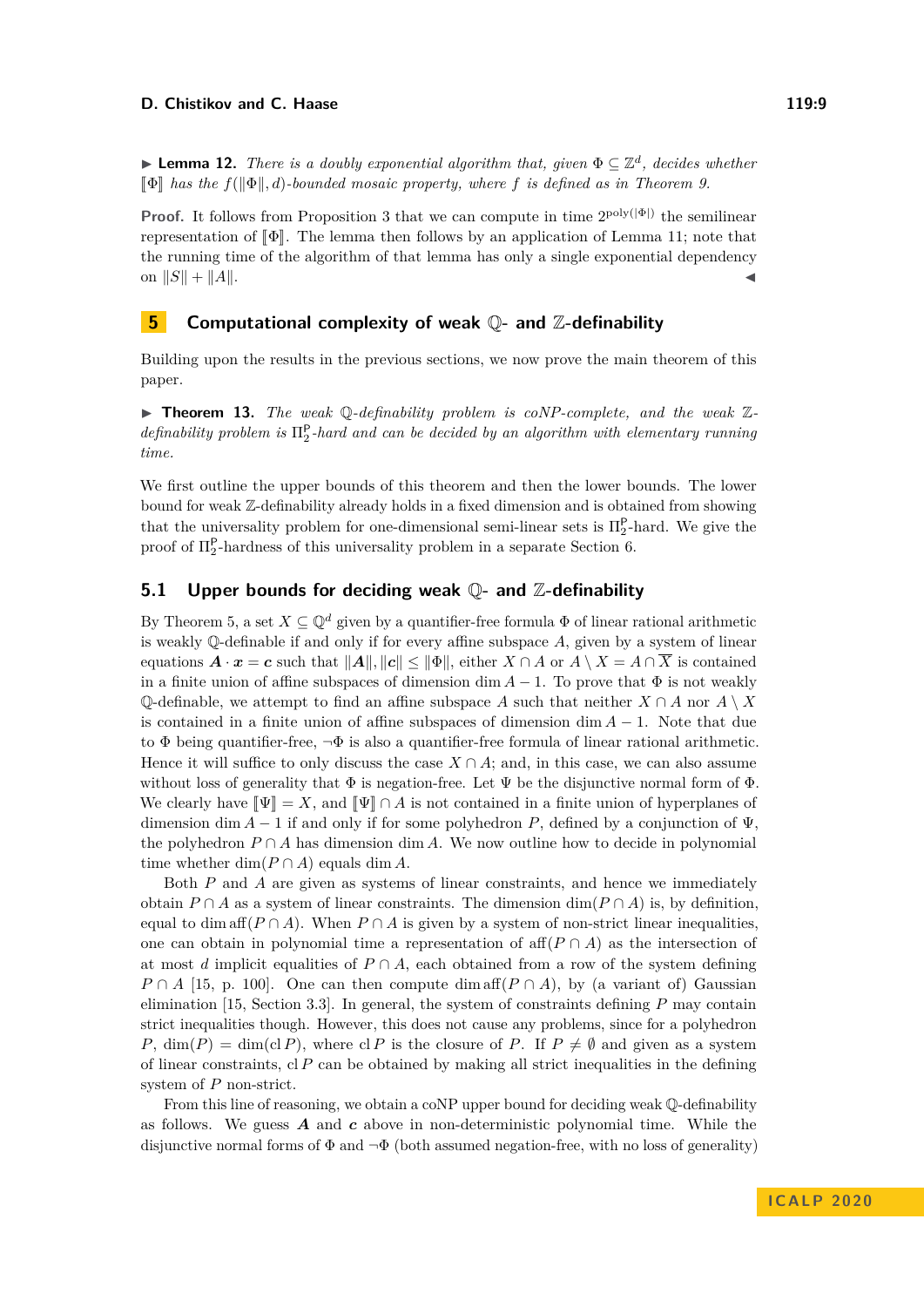#### **119:10 On the Power of Ordering in Linear Arithmetic Theories**

can be exponentially long, we can – given the formulas  $\Phi$  and  $\neg \Phi$  – guess a single conjunction of their disjunctive normal forms in non-deterministic polynomial time, by inspecting the structure of  $\Phi$  and  $\neg \Phi$ . These two conjunctions induce polyhedra *P* and *P'*. We then decide in polynomial time whether the dimension of the polyhedra  $P \cap A$  and  $P' \cap A$  equals dim *A*. We reject if and only if this is the case for both conjunctions.

We now turn towards a sketch of the upper bound for weak  $\mathbb{Z}$ -definability. To this end, let  $X \subseteq \mathbb{Z}^d$  be defined by an existential formula  $\Phi(\boldsymbol{x})$  of linear integer arithmetic. For an elementary upper bound, following Theorem [9](#page-6-0) we iterate over all affine subspaces *A* given by systems of equations  $\mathbf{B} \cdot \mathbf{x} = \mathbf{c}$  such that  $||\mathbf{B}||$ ,  $||\mathbf{c}||$  are at most  $f(||\Phi||, d)$  and check whether Φ has mosaic property with respect to *A*. By Lemma [12,](#page-7-2) there is a doubly exponential algorithm that achieves this.

## **5.2 Lower bounds for deciding weak** Q**-definability and** Z**-definability**

**Lower bound for weak Q-definability.** We show a matching coNP-lower bound for deciding weak Q-definability by a reduction from the problem of deciding whether a Boolean 3-DNF formula is a tautology. Let  $\psi = \psi_1 \vee \cdots \vee \psi_k$  be in 3-DNF over Boolean variables  $X_1, \ldots, X_d$ . Let  $\phi_1$  be the formula of rational arithmetic obtained from  $\psi$  by applying the function *h* to every literal, with *h* defined as  $h(X_i) := x_i = 1$  and  $h(\neg X_i) := x_i = 0$ . In addition, define

$$
\phi_2 := \bigvee_{1 \le i \le d} x_i > 1 \lor x_i < 0 \lor (0 < x_i < 1)
$$

Observe that  $[\![\phi_1 \vee \phi_2]\!]$  is the whole of  $\mathbb{Q}^d$  except possibly a finite set of points corresponding to these turn is  $\mathbb{Z}^d \times \mathbb{Z}^d$ . to those truth assignments that do not make  $\psi$  evaluate to true, i.e.,  $[\![\phi_1 \vee \phi_2]\!] = \mathbb{Q}^d$  if and only if  $\psi$  is a tautology. Now define  $\Phi := \phi_1 \vee \phi_2 \vee u > 0$ , where *u* is a fresh variable. Note that  $\llbracket \Phi \rrbracket$  is the whole of  $\mathbb{Q}^{d+1}$  except possibly several half-lines that correspond to assignments falsifying  $\psi$ . If a half-line is missing then  $\llbracket \Phi \rrbracket$  does not satisfy the global 0–1 property and is therefore not weakly Q-definable, by Theorem [5.](#page-5-0) Otherwise no half-line is missing,  $\psi$  is a tautology,  $\llbracket \Phi \rrbracket$  is equal to  $\mathbb{Q}^d$  and is weakly  $\mathbb{Q}$ -definable.

**Lower bound for weak Z-definability.** We show a  $\Pi_2^{\text{P}}$ -lower bound for weak Z-definability via a reduction from the universality problem for semilinear sets. Given a semilinear set  $M \subseteq \mathbb{N}^d$  in the generator representation, the *universality problem* is to decide whether  $M = \mathbb{N}^d$ . It was asked by Huynh [\[8\]](#page-14-5) whether this problem is  $\Pi_2^{\mathsf{P}}$ -hard when he established a  $\Pi_2^{\mathsf{P}}$ -upper bound for this problem. We show in the next section that this is the case, even in dimension one, and assume hardness for now to show our lower bound for weak Z-definability.

To this end, let  $M = \bigcup_{i \in I} L(b_i, P_i) \subseteq \mathbb{N}^d$ . One easily constructs an existential formula  $\psi(x_1, \ldots, x_d)$  of linear integer arithmetic such that  $M = [\![\psi]\!]$ . Now consider  $\Phi(u, x_1, \ldots, x_d) := \psi \vee u > 0 \vee \bigvee_{i \in [d]} x_i < 0$ , where *u* is a fresh variable. Analogously to what we showed above,  $[\![\Phi]\!]$  is the whole of  $\mathbb{Z}^{d+1}$  except possibly several "discrete half-lines" corresponding to elements  $v \in \mathbb{N}^d \setminus M$ . By the global mosaic property (Theorem [9\)](#page-6-0),  $[\![\Phi]\!]$  is<br>weakly  $\mathbb{Z}$  definable if and only if no half line is missing weakly Z-definable if and only if no half-line is missing.

# <span id="page-9-0"></span>**6 A lower bound for deciding universality of semilinear sets**

We exclusively deal with N-semilinear sets in this section and so, when presenting such semilinear sets in generator presentation, for readability, instead of writing, e.g.,  $L_N(\boldsymbol{b}, P)$ we subsequently drop the subscript N and simply write  $L(b, P)$ . The main result of this section is a  $\Pi_2^{\mathsf{P}}$  lower bound for the universality problem for ultimately periodic sets, which are semilinear sets in dimension one: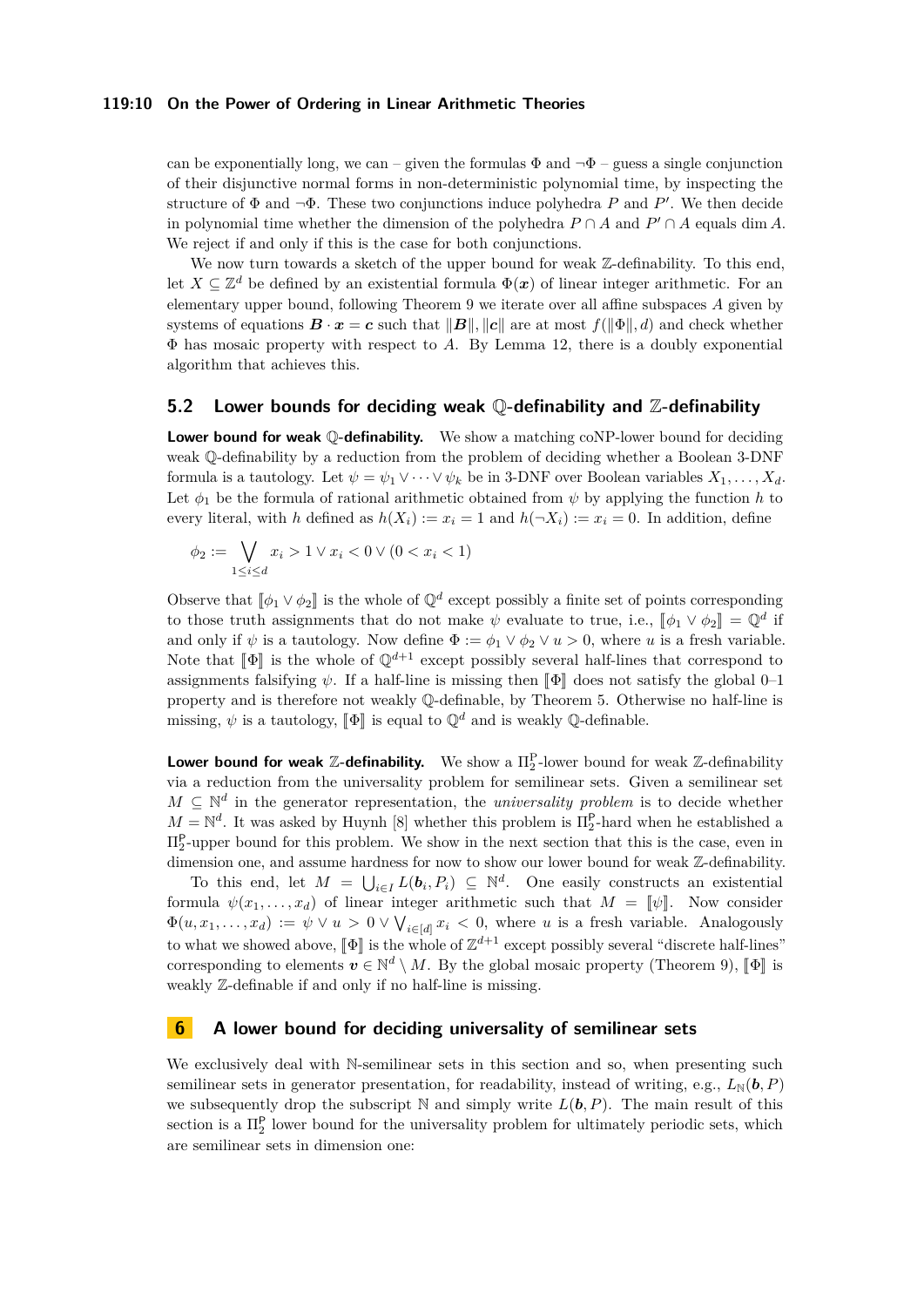#### **D. Chistikov and C. Haase 119:11** 2008 11:00 11:00 11:00 11:00 11:00 11:00 11:00 11:00 11:00 11:00 11:00 11:00 11:00 11:00 11:00 11:00 11:00 11:00 11:00 11:00 11:00 11:00 11:00 11:00 11:00 11:00 11:00 11:00 11:00 11:00 11

<span id="page-10-1"></span>

**Figure 1** Reductions in the proof of Theorem [14.](#page-10-0)  $X \to Y$  denotes a logarithmic-space reduction from *X* to *Y* .

#### Ultimately Periodic Set Universality

**INPUT:** Finite set *I* and, for each  $i \in I$ , a number  $b_i \in \mathbb{N}$  and a finite set  $P_i \subseteq \mathbb{N}$ . **QUESTION:** Is  $\bigcup_{i \in I} L(b_i, P_i) = \mathbb{N}$ ?

Since a set  $M \subseteq \mathbb{N}^d$  is universal if and only if  $L(\mathbf{0}, {\{e_1, \ldots, e_d\}}) \subseteq M$ , this universality problem is a special case of *inclusion* for semilinear sets, which asks to decide if  $N \subseteq M$  for semilinear sets  $M, N$ . While inclusion for semilinear sets has been known to be  $\prod_{2}^{P}$ -complete since the 1980s [\[8\]](#page-14-5), the lower bound has only been strengthened to hold for inclusion of *linear* sets as recently as 2018 [\[4,](#page-14-6) Thm. 12], and then also to linear sets in dimension one [\[16\]](#page-14-7). It has also recently been shown that universality for linear sets is decidable in polynomial time, even for hybrid linear sets of the form  $L(B, P) := \bigcup_{\boldsymbol{b} \in B} L(\boldsymbol{b}, P)$  [\[3\]](#page-14-12).

Our new  $\Pi_2^{\mathsf{P}}$  lower bound is based on a chain of reductions between intermediate problems that we now introduce. The overall reduction chain is displayed in Figure [1.](#page-10-1) Our starting point is the Simultaneous Subset Sum problem introduced in [\[4\]](#page-14-6) from which we derive a slightly restricted version. Both problems are defined in Figure [2](#page-11-0) and are variants of the classical subset sum problem. They ask whether all elements in a finite arithmetic progression can be obtained as sums of subsets of a given set  $W\subseteq\mathbb{N}.$ 

Via a reduction from RESTRICTED SIMULTANEOUS SUBSET SUM, we prove  $\Pi_2^{\mathsf{P}}$ -hardness of two special cases of the semilinear set inclusion problem, Bounded Ray Cover and Ray Cover, which are defined in Figure [3.](#page-11-1) The problem Ray Cover asks whether a discrete ray in  $\mathbb{N}^d$  (basically an arithmetic progression) is contained in an integer cone (linear set) – this is a restricted variant of linear set inclusion. The problem BOUNDED RAY COVER is the same but only concerns a finite segment of the ray. The  $\Pi_2^{\mathsf{P}}$ -hardness of RAY COVER follows from that of BOUNDED RAY COVER.

Next, by a reduction from BOUNDED RAY COVER, we show  $\Pi_2^{\mathsf{P}}$ -hardness of the onedimensional versions of the ray cover problems, formally defined in Figure [4.](#page-11-2) A reduction from BOUNDED 1D RAY COVER will then give the desired  $\Pi_2^{\mathsf{P}}$ -lower bound of ULTIMATELY PERIODIC SET UNIVERSALITY.

# <span id="page-10-0"></span> $\blacktriangleright$  **Theorem [1](#page-10-1)4.** All six problems in Figure 1 are  $\Pi_2^{\mathsf{P}}$ -complete.

All upper bounds in Theorem [14](#page-10-0) are easily obtained from the observation that the respective problems either reduce to semi-linear set inclusion, which is in  $\Pi_2^{\mathsf{P}}$  [\[8\]](#page-14-5), or involve sets of numbers of polynomial bit size.

To prove the lower bounds, once the intermediate problems have been identified, one of the key insights is in the reduction from Bounded Ray Cover to Bounded 1D Ray COVER, which maps a problem from  $\mathbb{N}^d$  into  $\mathbb{N}$ . In the remainder of this section, we focus on the techniques that enable us to overcome this challenge.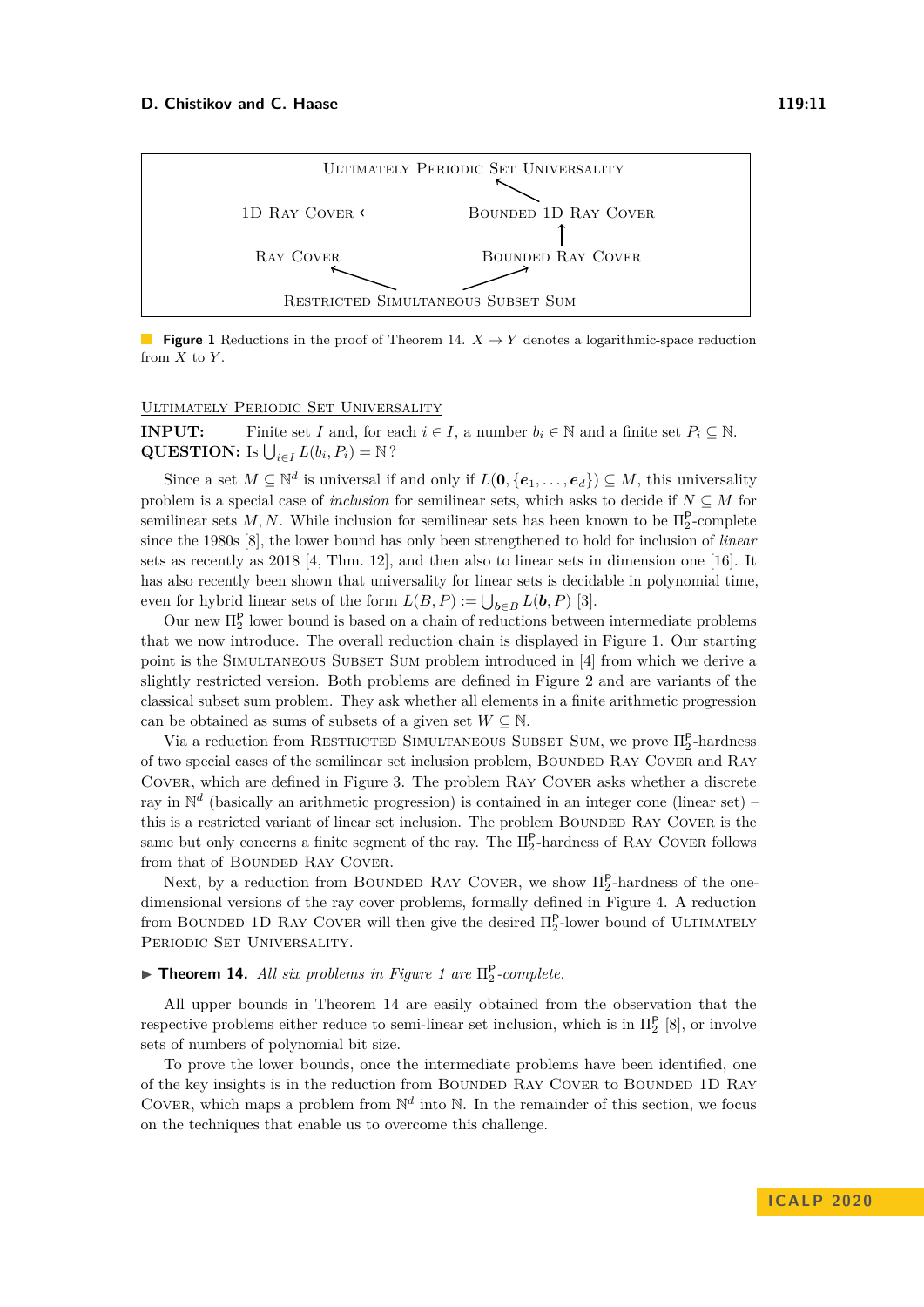#### **119:12 On the Power of Ordering in Linear Arithmetic Theories**

<span id="page-11-0"></span>Simultaneous Subset Sum **INPUT:** Finite set  $W \subseteq \mathbb{N}$ , and  $t, h, 2^m \in \mathbb{N}$  such that  $t < h$ . **QUESTION:** For every  $i \in [0, 2^m - 1]$ , does there exist a  $W' \subseteq W$  such that  $\sum W' =$  $t + i \cdot h?$ RESTRICTED SIMULTANEOUS SUBSET SUM **INPUT:** Finite set  $W \subseteq \mathbb{N}$  and  $t, 2^k, 2^m \in \mathbb{N}$  such that  $t < 2^k$ . **QUESTION:** For every  $i \in [0, 2^m - 1]$ , does there exist a  $W' \subseteq W$  such that  $\sum W' =$  $t + i \cdot 2^k$  ?

**Figure 2** The simultaneous subset sum problem introduced in [\[4\]](#page-14-6) and its restricted version.

<span id="page-11-1"></span>Ray Cover **INPUT:** Finite set  $P \subseteq \mathbb{N}^d$  and  $a, 2^k \in \mathbb{N}$  such that  $a < 2^k$ . **QUESTION:** Does  $L(\mathbf{0}, P) \supseteq L(\mathbf{a}, \mathbf{b})$ , where  $\mathbf{a} = (a, 1)$  and  $\mathbf{b} = (2^k, 0)$ ? Bounded Ray Cover **INPUT:** Finite set  $P \subseteq \mathbb{N}^d$  and  $a, 2^k, 2^m \in \mathbb{N}$  such that  $a < 2^k$ . **QUESTION:** Does  $L(0, P) \supseteq L(a, b) \cap [0, B]^d$ , where  $a = (a, 1), b = (2^k, 0)$ , and  $B = a + (2^m - 1) \cdot 2^k$ ?

**Figure 3** Ray cover problems in arbitrary dimensions.

<span id="page-11-2"></span>1D Ray Cover **INPUT:** Finite set  $P \subseteq \mathbb{N}$  and  $a, 2^k \in \mathbb{N}$  such that  $a < 2^k$ . **QUESTION:** Does  $L(0, P) \supseteq L(a, b)$ , where  $b = 2^k$ ? Bounded 1D Ray Cover **INPUT:** Finite set  $P \subseteq \mathbb{N}$  and  $a, 2^k, 2^m \in \mathbb{N}$  such that  $a < 2^k$ . **QUESTION:** Does  $L(0, P) \supseteq L(a, b) \cap [0, B]$ , where  $b = 2^k$  and  $B = a + (2^m - 1) \cdot b$ ?

**Figure 4** Ray cover problems in dimension one.

## **6.1 Aggregation of several dimensions into one**

Aggregation is an important technique in the theory of integer programming (see, e.g., Schrijver's book [\[15,](#page-14-8) Sections 16.6 and 18.2]). It has been used by Huynh [\[8\]](#page-14-5) and Simon [\[16\]](#page-14-7) for showing lower bounds for the inclusion problem for (semi)linear sets in dimension one. Aggregation can be achieved in the setting of linear Diophantine equations over nonnegative (integer) variables, following a classic result of Glover and Woolsey [\[7\]](#page-14-13), which we extend.

As we already mentioned, we apply aggregation in order to reduce BOUNDED RAY COVER to BOUNDED 1D RAY COVER. In the former problem, think of vectors  $v \in L(a, b) \cap [0, B]^d$ as targets to hit. Each of them is hit if and only if  $L(0, P)$  contains it, i.e., if the system of equations  $P \cdot x = v$  has a solution in  $\mathbb{N}^d$ . The instance is a yes-instance if and only if all 2 *<sup>m</sup>* targets are hit. While Glover and Woolsey's result would allow us to aggregate *one* system of equations like this (for a single target) into a single equation, the key technical challenge in our setting is that – in contrast to [\[7,](#page-14-13) Thm. 3] – we need to aggregate *several* such systems, for  $2<sup>m</sup>$  different targets (each into its own one equation). That is, these systems have identical coefficients, but different constant terms.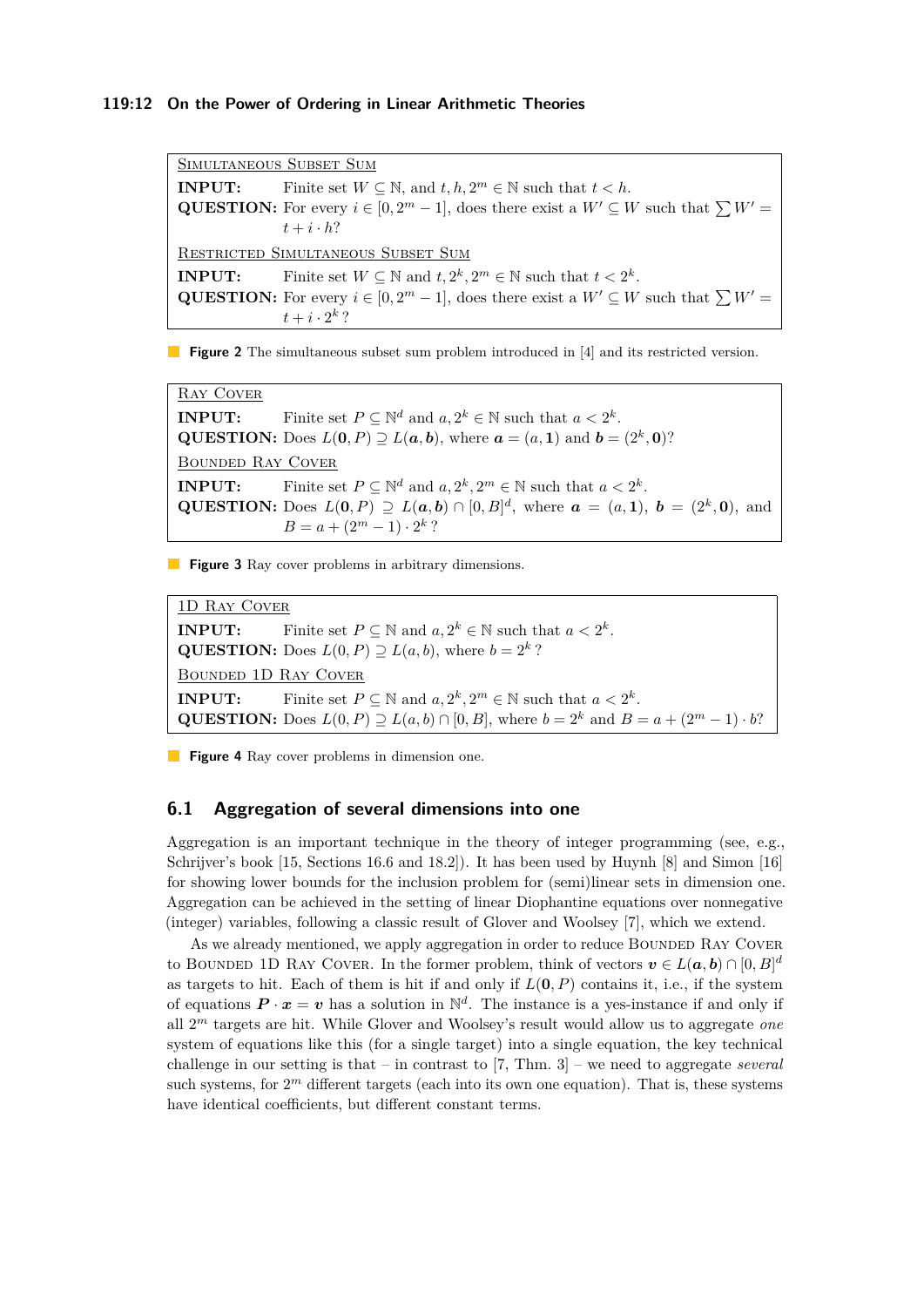#### **D. Chistikov and C. Haase 119:13** 119:13

<span id="page-12-1"></span>**I Lemma 15.** Let  $A, B$  be finite subsets of  $\mathbb{N}_+$ . Then there exist  $\alpha, \beta \in \mathbb{N}$  such that  $\alpha$  is a *power of two,*  $\alpha/\beta$  > max *B, and, for each pair*  $(a, b) \in A \times B$ *, every system of equations* 

$$
\begin{cases} \bm{c} \cdot \bm{x} = a \\ \bm{d} \cdot \bm{x} = b \end{cases}
$$

*with*  $c, d \in \mathbb{N}^d$  *and*  $(a, b) \in A \times B$  *has the same set of solutions in*  $\mathbb{N}^d$  *as the single equation* 

 $(\alpha c + \beta d) \cdot x = \alpha a + \beta b$ .

*Moreover,*  $\alpha$  *and*  $\beta$  *are polynomial-time computable from* max *A and* max *B and are independent of c and d.*

**Proof.** It follows from [\[7,](#page-14-13) Thm. 3] of Glover and Woolsey that when *A* and *B* are singletons  $A = \{a\}$  and  $B = \{b\}$  the statement holds if

<span id="page-12-0"></span>
$$
\alpha > b, \qquad \beta > a, \quad \text{and} \quad \gcd(\alpha, \beta) = 1. \tag{1}
$$

We show how to find a *single pair* of coefficients  $\alpha, \beta \in \mathbb{N}$  that make Glover and Woolsey's result applicable to the system in question for *all* pairs  $(a, b) \in A \times B$ . Indeed, choose *r* as the smallest power of two such that  $r - 1$  strictly exceeds both max *A* and max *B*. Pick  $\beta = r - 1$  *>* max *A* and  $\alpha = r^2$ . We now check that  $\alpha$  and  $\beta$  satisfy conditions [\(1\)](#page-12-0). Observe that

$$
\alpha = r^2 > r - 1 > b,
$$
 for all  $b \in B$ ,  

$$
\beta = r - 1 > a,
$$
 for all  $a \in A$ ,

and  $gcd(\alpha, \beta) = gcd((r-1)(r+1)+1, r-1) = 1$ . It remains to note that  $\alpha/\beta \geq r >$  $\max B$ .

Note that Lemma [15](#page-12-1) aggregates several systems using *the same*  $\alpha$  and  $\beta$ . It guarantees that the numbers  $\alpha$  and  $\beta$  stay small (have polynomial size) and satisfy additional constraints, to make the subsequent reduction from BOUNDED 1D RAY COVER to ULTIMATELY PERIODIC SET UNIVERSALITY possible. We now discuss how these constraints arise.

## **6.2 Additional constraints and the final reduction**

Let us take a step forward in the chain of reductions in Figure [1.](#page-10-1) We illustrate the significance of the additional requirements on the input of BOUNDED 1D RAY COVER using the following simple observation on the representation of the complement of a segment of a linear progression.

<span id="page-12-2"></span>► **Lemma 16.** Let  $a, 2^k, 2^m \in \mathbb{N}$ . Denote  $b = 2^k$  and  $B = a + (2^m - 1) \cdot b$ , as in the input of BOUNDED 1D RAY COVER. Then the set  $\mathbb{N} \setminus (L(a, b) \cap [0, B])$  is semilinear with a generator *representation of size*  $O(|a/b| \log a + k^2 + m)$ *.* 

**Proof.** Observe that  $\mathbb{N} \setminus (L(a, b) \cap [0, B]) = \{n \in \mathbb{N} : n < a, n \equiv a \mod b\} \cup \{n \in \mathbb{N} : n \neq a\}$ mod  $b$ } ∪ { $n \in \mathbb{N} : n > B$ }. The third set on the right-hand side is  $L(B + 1, 1)$ , and the first set is a finite set with  $|a/b|$  elements, i.e., a union of  $|a/b|$  linear sets of the form  $L(x, 0)$ ,  $x < a$ . For the second set, we will rely on the assumption that  $b = 2<sup>k</sup>$ . Suppose that in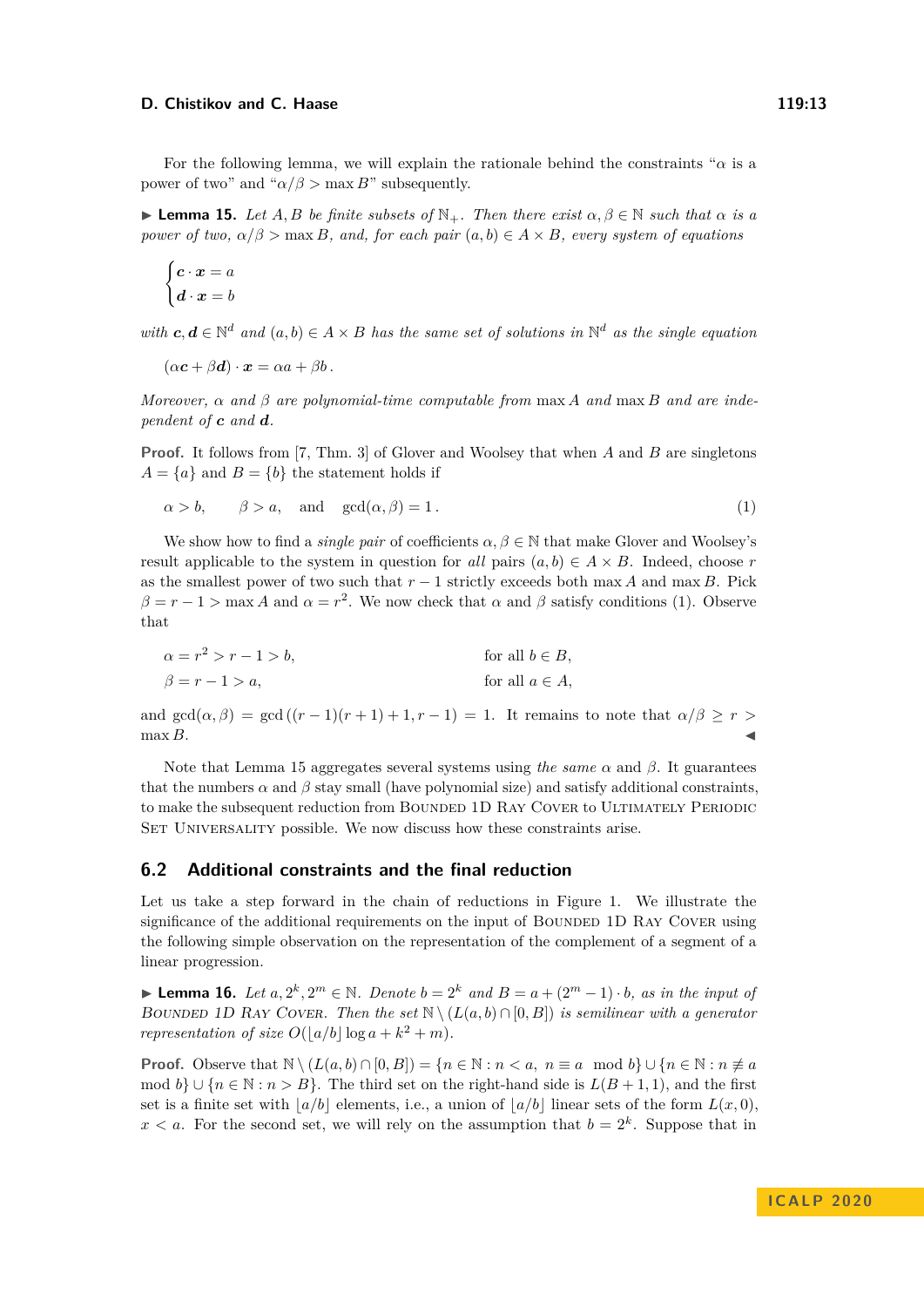#### **119:14 On the Power of Ordering in Linear Arithmetic Theories**

binary we have *a* mod  $b = a_{k-1} \cdot 2^{k-1} + \cdots + a_1 \cdot 2^1 + a_0 \cdot 2^0$ ,  $a_i \in \{0, 1\}$ . Notice that an arbitrary  $n \in \mathbb{N}$  is not congruent to *a* modulo  $2^k$  if and only if, for some  $j \in \{0, \ldots, k-1\}$ , it is congruent to  $c_j := \overline{a}_j \cdot 2^j + a_{j-1} \cdot 2^{j-1} \cdots a_1 \cdot 2^1 + a_0 \cdot 2^0$  modulo  $2^{j+1}$ , where  $\overline{a}_j = 1 - a_j$ . Therefore, the second set in the equation above is equal to  $\bigcup_{j=0}^{k-1} L(c_j, 2^{j+1})$ .

Given Lemma [16,](#page-12-2) the final reduction from BOUNDED 1D RAY COVER to ULTIMATELY PERIODIC SET UNIVERSALITY is simple. Indeed,  $L(0, P) \supset L(a, b) \cap [0, B]$  if and only if  $L(0, P) \cup (\mathbb{N} \setminus (L(a, b) \cap [0, B])) = \mathbb{N}$ , where the second set in the union is described by a semilinear set in generator representation of polynomial size. The bound on the size holds, because *k* and *m* cannot exceed the bit size of the input instance and  $\lfloor a/b \rfloor = \lfloor a/2^k \rfloor = 0$  by the promise that  $a < 2^k$  in the definition of BOUNDED 1D RAY COVER.

Note that the proof of Lemma [16](#page-12-2) would work just as well if we had *b* equal to a power of 3, or a power of any other fixed number (other forms are also possible). For the input of Bounded 1D Ray Cover, any of these constraints is not difficult to satisfy on its own. In comparison, the dependence on  $|a/b|$  in Lemma [16](#page-12-2) is more important and more difficult to handle. We ensure in our chain of reductions from RESTRICTED SIMULTANEOUS SUBSET Sum that  $a/b < 1$ ; in particular, in our aggregation procedure (Lemma [15\)](#page-12-1) we require that the coefficients  $\alpha$  and  $\beta$  satisfy  $\alpha/\beta > b$  The condition that  $\alpha$  is a power of two comes from our preference to use an arithmetic progression with a difference of the form  $2^v, v \in \mathbb{N}$ , in Lemma [16:](#page-12-2)  $L(a, b), b = 2^k$ .

Detailed  $\Pi_2^{\mathsf{P}}$ -hardness proofs for the lower bounds in Theorem [14](#page-10-0) can be found in the full version of this paper.

## **7 Conclusion**

Choffrut and Frigeri left open the question whether there is an algorithm with an elementary running time deciding weak Z-definability [\[5\]](#page-14-4). We have shown in this article that this is the case. There still remains a significant gap between our  $\Pi_2^{\mathsf{P}}$  lower bound and the rather crude upper bound that we obtained. Our algorithm is based on a geometric characterisation of sets definable in weak Presburger arithmetic that complements the generator characterisation obtained by Choffrut and Frigeri [\[5\]](#page-14-4).

While weak definability is an interesting problem in its own right, another motivation for our work stems from the fact it is an open problem whether deciding weak Presburger arithmetic is computationally easier than deciding full Presburger arithmetic. In fact, in his original article [\[12\]](#page-14-14), Presburger only showed decidability of weak Presburger arithmetic and remarked that his proof could be adapted to also work for Presburger arithmetic. We are unable to give an answer to this open problem at the present stage, but we believe that the geometric insights that enable us to show the elementary upper bounds of the weak definability problems may eventually help settling the computational complexity of weak Presburger arithmetic. Note that deciding weak linear rational arithmetic has essentially the same complexity as linear rational arithmetic [\[14\]](#page-14-15).

#### **References**

<span id="page-13-0"></span>**<sup>1</sup>** B. Boigelot, I. Mainz, V. Marsault, and M. Rigo. An efficient algorithm to decide periodicity of b-recognisable sets using MSDF convention. In *International Colloquium on Automata, Languages, and Programming, ICALP*, volume 80 of *LIPIcs*, pages 118:1–118:14, 2017. [doi:](http://dx.doi.org/10.4230/LIPIcs.ICALP.2017.118) [10.4230/LIPIcs.ICALP.2017.118](http://dx.doi.org/10.4230/LIPIcs.ICALP.2017.118).

<span id="page-13-1"></span>**<sup>2</sup>** D. Chistikov and C. Haase. The taming of the semi-linear set. In *International Colloquium on Automata, Languages, and Programming, ICALP*, volume 55 of *LIPIcs*, pages 128:1–128:13, 2016. [doi:10.4230/LIPIcs.ICALP.2016.128](http://dx.doi.org/10.4230/LIPIcs.ICALP.2016.128).